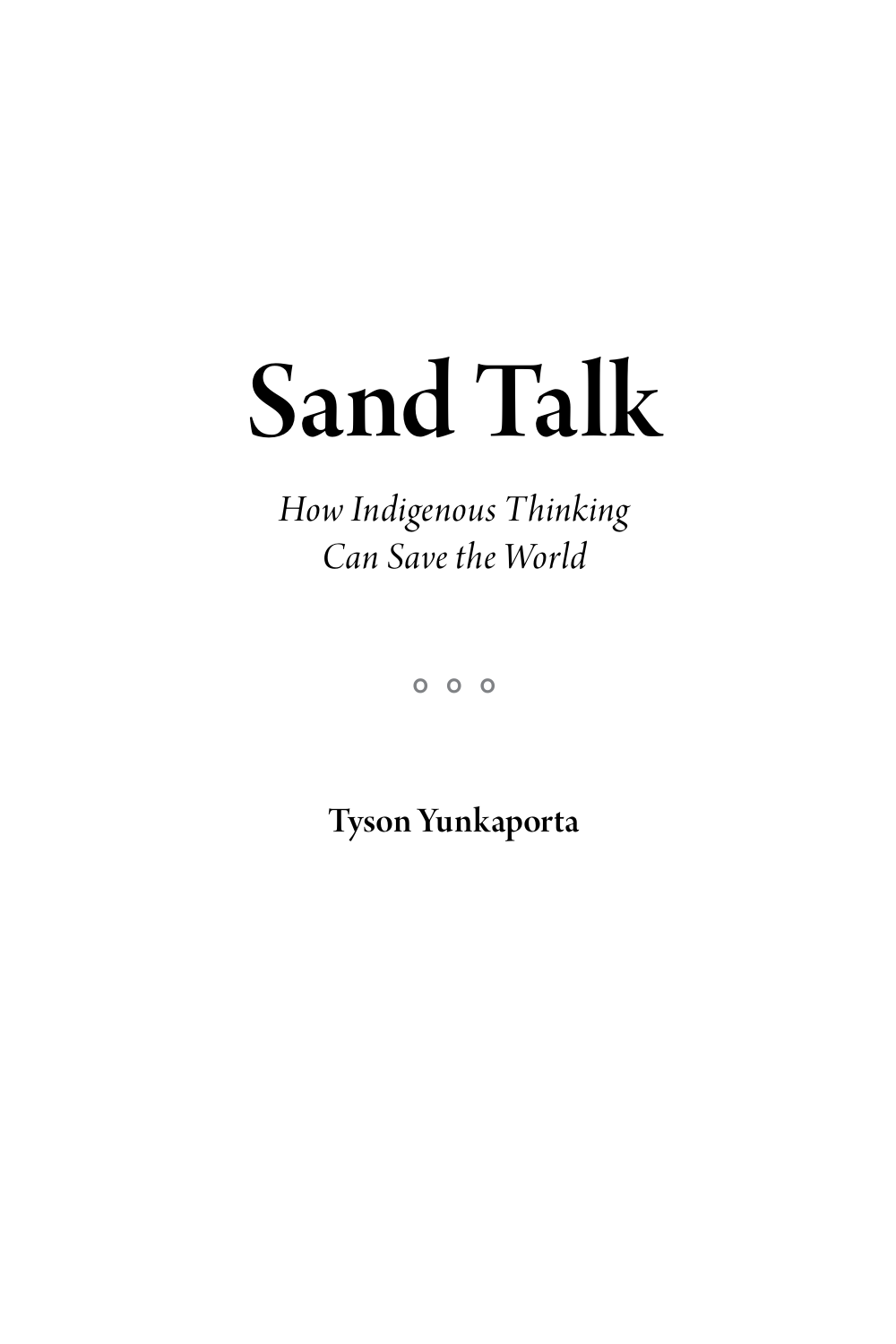sand TALK. Copyright © 2020 by Tyson Yunkaporta. All rights reserved. Printed in the United States of America. No part of this book may be used or reproduced in any manner whatsoever without written permission except in the case of brief quotations embodied in critical articles and reviews. For information, address HarperCollins Publishers, 195 Broadway, New York, NY 10007.

HarperCollins books may be purchased for educational, business, or sales promotional use. For information, please email the Special Markets Department at SPsales@harpercollins.com.

Originally published as *Sand Talk* in Australia in 2019 by The Text Publishing Company.

First HarperOne hardcover published in 2020.

first edition

Images courtesy of the author, copyright © 2020.

*Designed by Ad Librum*

Library of Congress Cataloging-in-Publication Data

| Names: Yunkaporta, Tyson, author.                                      |
|------------------------------------------------------------------------|
| Title: Sand talk : how indigenous thinking can save the world / Tyson  |
| Yunkaporta.                                                            |
| Description: First edition.   San Francisco, California : HarperOne,   |
| 2020   Originally published as 'Sand Talk' in Australia in 2019 by The |
| Text Publishing Company.                                               |
| Identifiers: LCCN 2019050676 (print)   LCCN 2019050677 (ebook)   ISBN  |
| 9780062975645 (hardcover)   ISBN 9780062975638 (ebook)                 |
| Subjects: LCSH: Civilization, Modern-21st century-Philosophy.          |
| Sustainability-Philosophy.   Philosophy, Aboriginal Australian.        |
| Classification: LCC CB430 .Y86 2020 (print)   LCC CB430 (ebook)   DDC  |
| $909.82 - dc23$                                                        |
| LC record available at https://lccn.loc.gov/2019050676                 |
| LC ebook record available at https://lccn.loc.gov/2019050677           |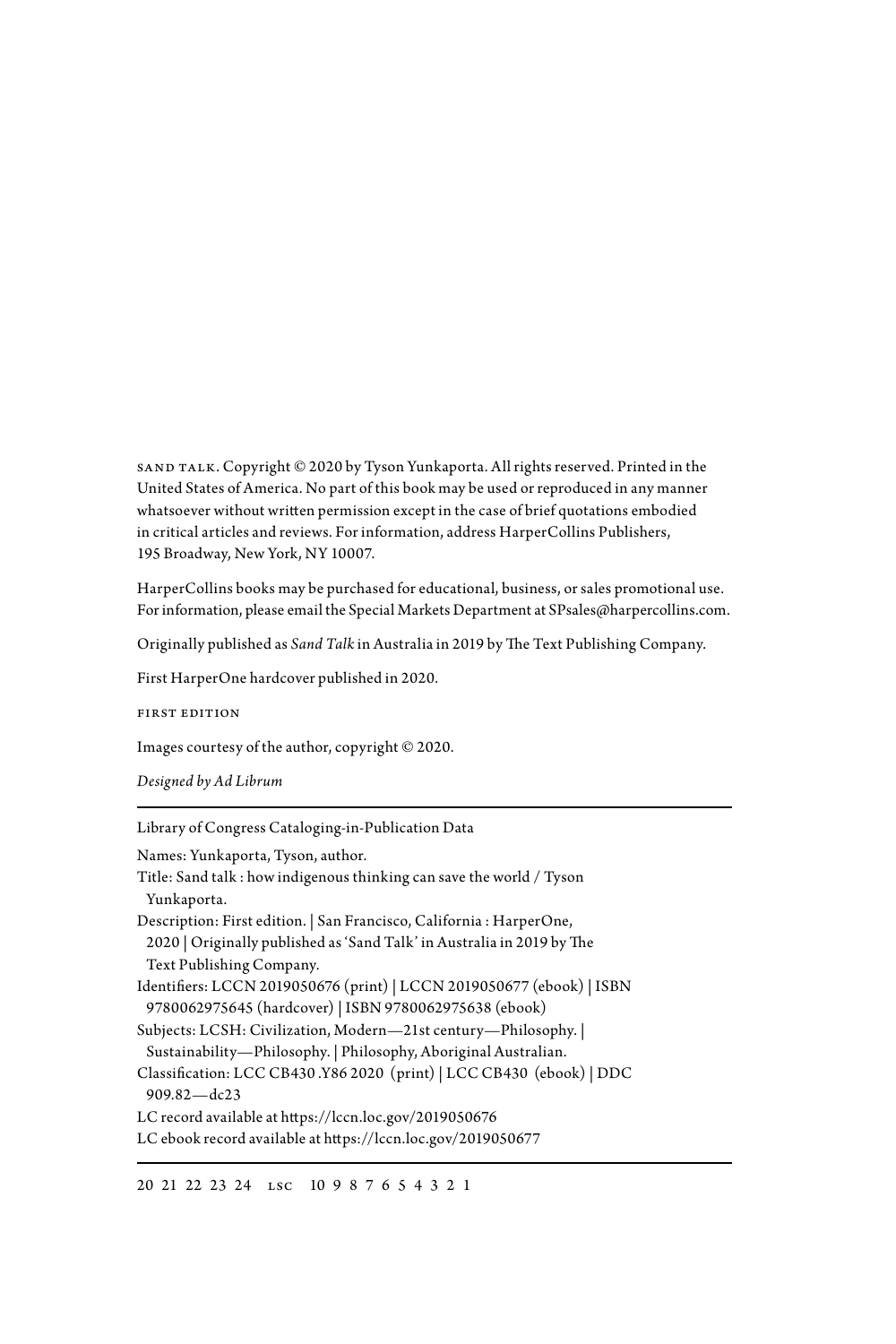So I turn the lens around.

I'm not reporting on Indigenous Knowledge systems for a global audience's perspective. I'm examining global systems from an Indigenous Knowledge perspective. The symbols that follow help to express this core concept as a hand gesture:



A reader might understand the physical gesture as a living text by mimicking this image, with the left hand sideways with closed fingers, representing a page or screen or printbased knowledge in general, and the right hand with fingers spread out like a rock art stencil, representing the oral cultures and knowledge of First Peoples. The gesture involves placing the splayed hand in front of the eyes, providing the lens through which to view the closed hand.

This is the basic perspective we will use in this book.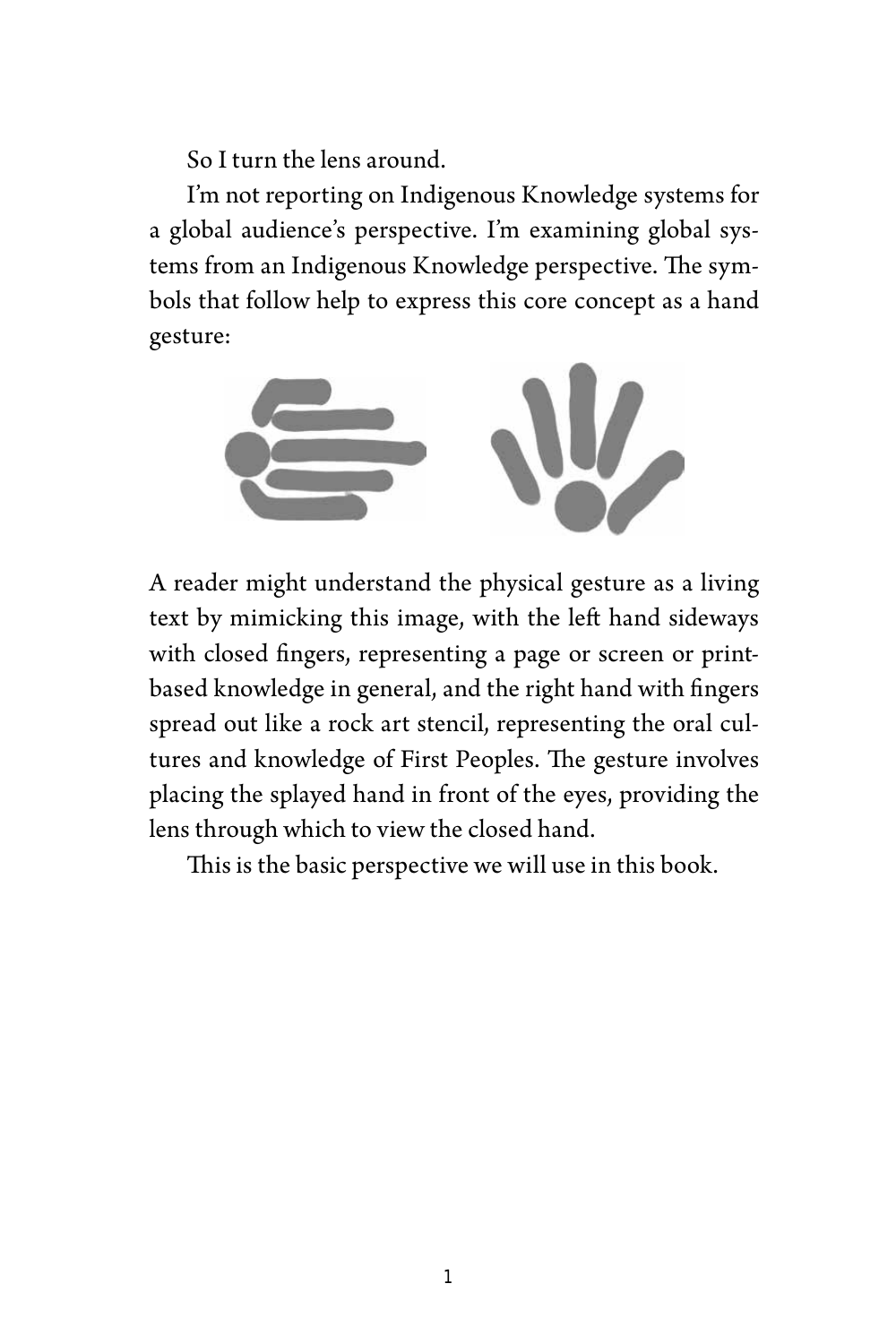This is my method, and I call it *umpan* because that is our word for cutting, carving, and making—it is also the word now used for writing. My method for writing incorporates images and story attached to place and relationships, expressed first through cultural and social activity. My table of contents is visual, and it looks like this:



Each chapter will include some "sand talk," invoking an Aboriginal custom of drawing images on the ground to convey knowledge. I can't share a lot of the symbolic knowledge because it is either restricted (by age, birth order, gender, mastery levels) or appropriate only for a specific place or group—for example, while Brolga lore might be relevant for me as an Apalech clan member or for others with the same totem, it is not generalizable for all readers. So the knowledge I will share in the sand-talk section in each chapter will be entry-level. It may reference some stories but won't tell them completely. However, I will tell parts of a big story, a metastory that connects and extends all over Australia through massive songlines in the earth and sky, a Star Dreaming that Juma Fejo from the Larrakia People wants to share with all peoples. It goes everywhere that turtles go—and there are turtles all over the world, even in desert country, so it connects everybody.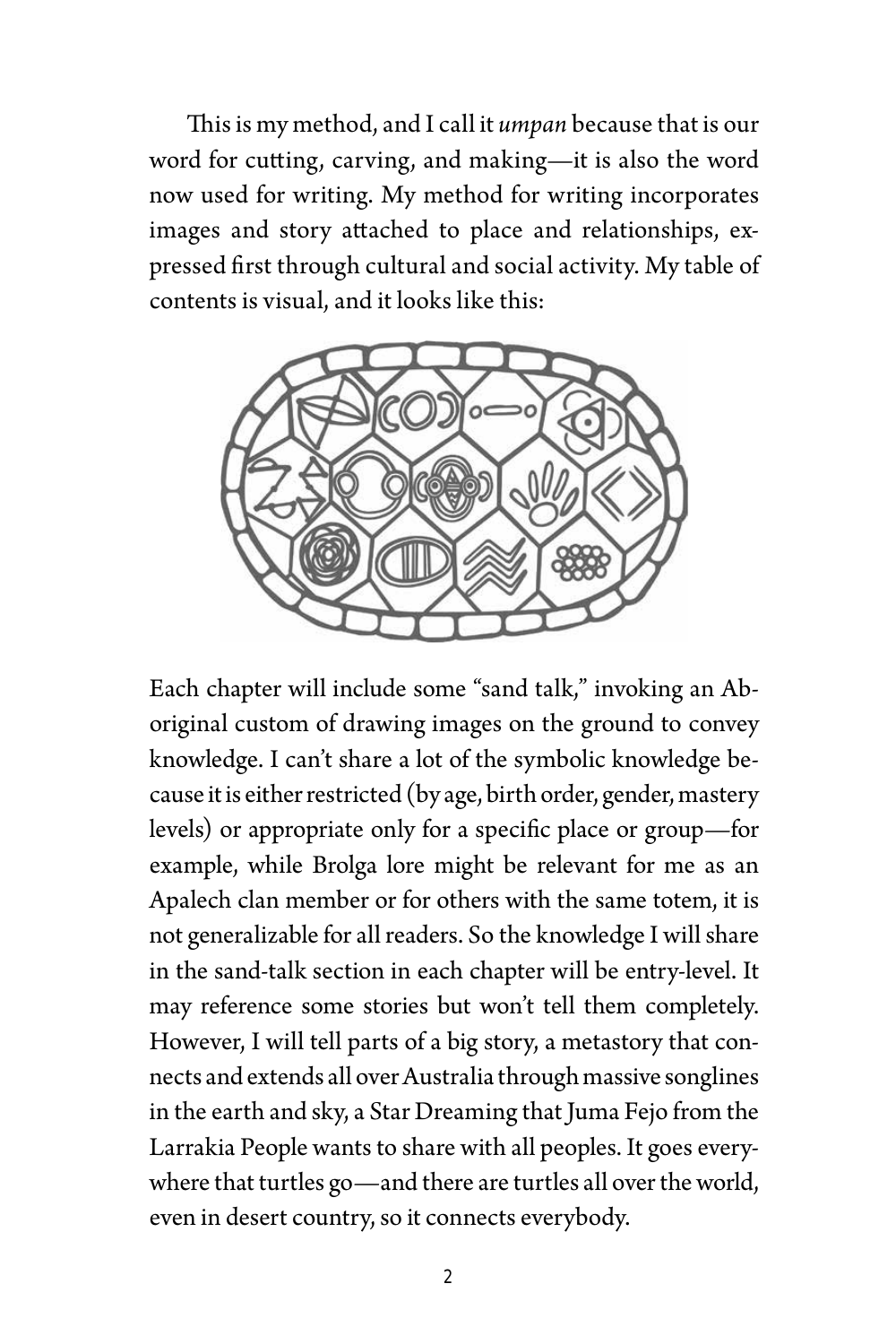

The two symbols within the hexagon represent different things, more than their recent mathematical meanings. Separately, they are signs of marsupials  $(\le)$  and birds (>) as different totemic categories of meat, based on the direction their legs bend at the knee. Together (<>) they represent the only two placental mammals native to this continent, humans and dingoes. They form a shape that shows the rules of marriage in a kinship system; on a different angle they can form a Men's Business symbol. They also show a point of impact, a creation event associated with the Orion constellation (always a hunter or warrior everywhere in the world), a big bang caused by Echidna fighting with Turtle. The trauma of this event caused the sky camp and earth camp to separate, and the universe to begin deep cycles of expansion and contraction, like breathing, in a pattern shaping everything.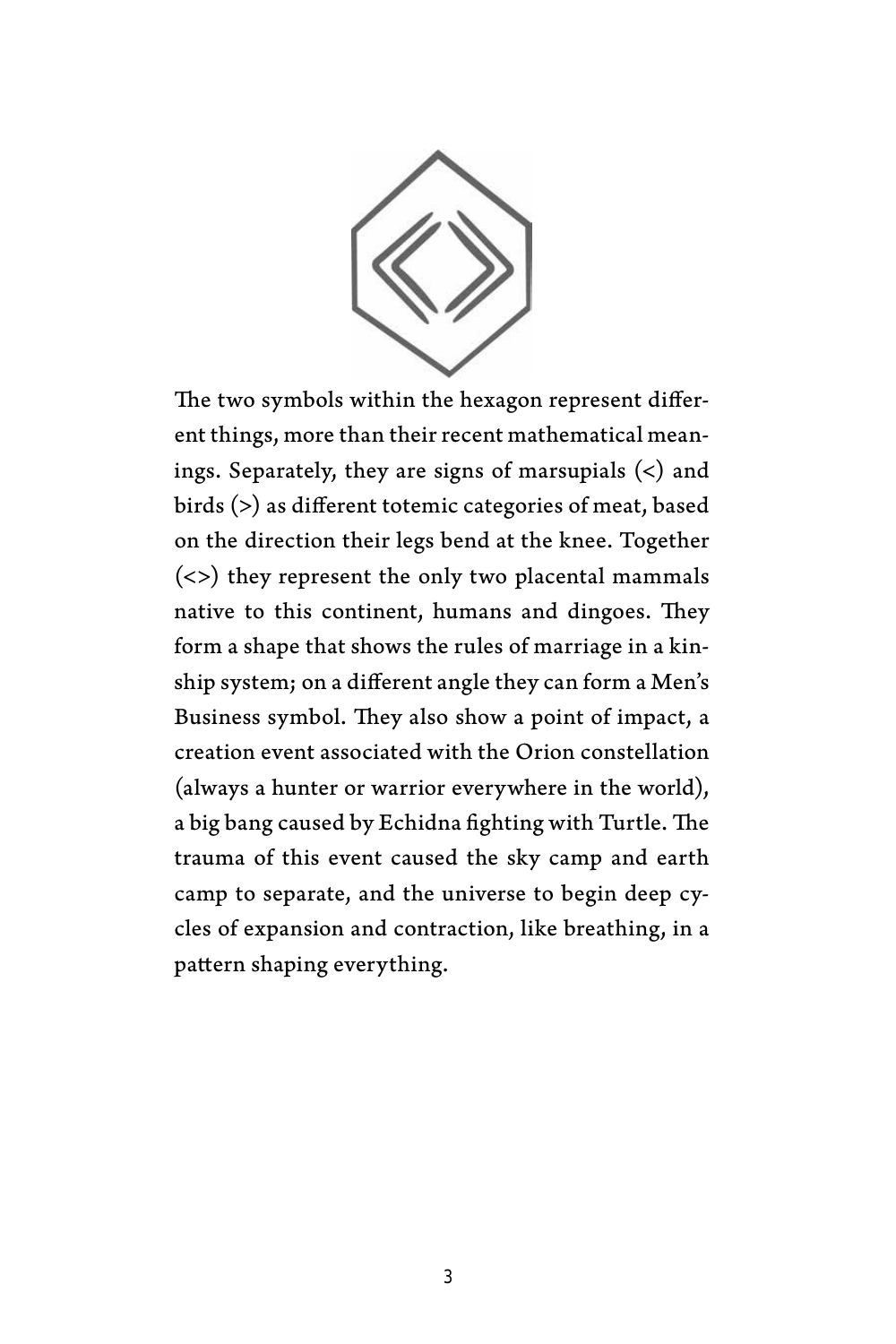

"Why can't you see the flowers?" the young girl said to me. I was teaching her this image in the sand, teaching her about time and deep time, and she humbled me, made me see a different way, a beautiful way that was right now, where now-time was all-time and filled with joy. Oldman Juma made me see it a different way too, put my cheek to the ground and see the "ant's view," the topography of Country in the image on the sand, all the valleys and ridges. Time and place the same. But those three circles—creation time to Ancestors' time to contemporary time—the pattern repeats in the micro as well, with three generations, life stages, and even three parts within a day, a task, a moment.

It comes up off the ground at you, this image, in 3-D, and it is a moving, swirling energy system. And at the outside, a new circle that is really just the one in the middle again, because it all goes back, feeds back into that system in time and place, endless cycles of increase and renewal. We don't die; we go back to Country, then come around again, third time around. Creation time isn't a "long, long ago" event, because creation is still unfolding now and will continue to unfold if we know how to know it.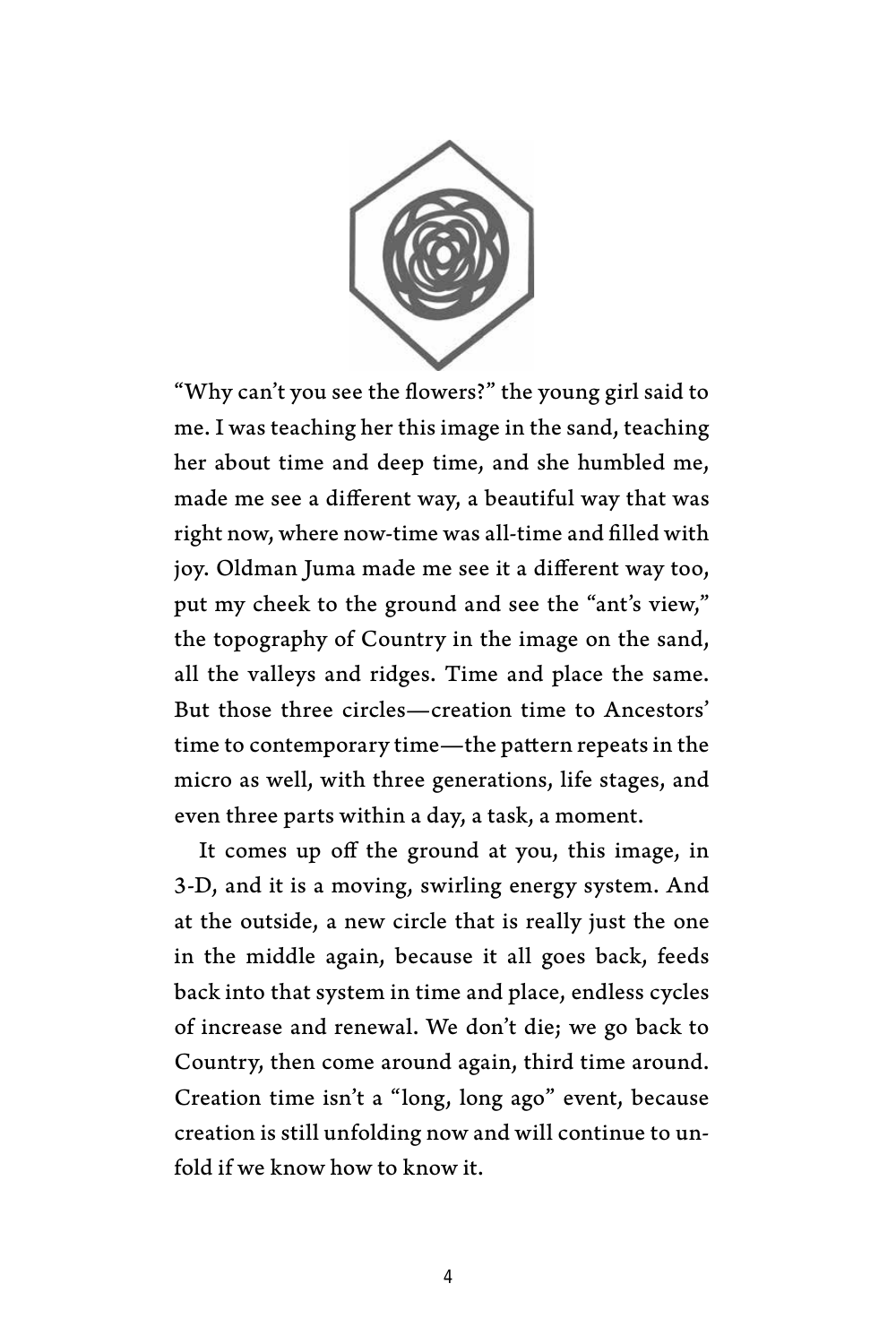It all comes out from that central point of impact, that big bang expanding and contracting, breathing out and in, no start or finish but a constant state where past, present, and future are all one thing, one time, one place. Every breath ever taken is still in the air to breathe. I breathe the breaths of the Ancestors, and everybody else's too. Always was, always is, always will be. And there are flowers here, and they make me smile.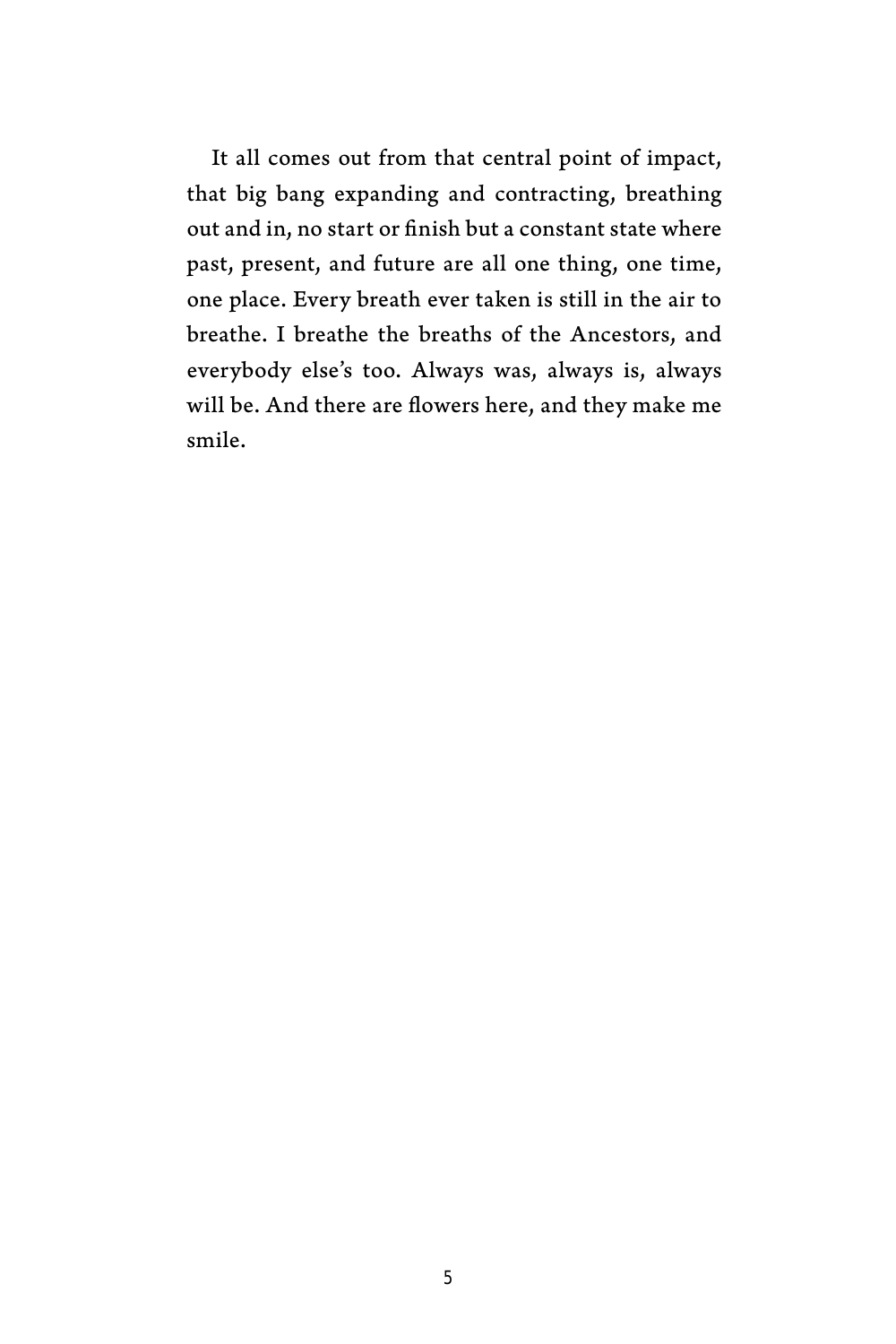

This is both a map and a kind of compass, but it is not aligned with magnetic north. In the old way, direction is dynamic and based on seasonal solar movement from your point of view from where and when you are standing, walking, or camping at any given moment.

Time and place are usually the same word in Aboriginal languages—the two are indivisible. At the center of the compass is the point of impact during a creation moment or site; this and the other points represent seven spirit families and their sacred places.

The first man and first woman are at the east and west, with their lines of travel shown, creating different kinship groups and sites as they move through Country. The travel lines on the inside arcs of the symbol form the shape of the first man's canoe. The lines of travel on the outer arcs show how he paddles to turn it, as the sun turns, making direction more dynamic than the modern magnetic version. This is enough to hurt your mind. "What? North is not a fixed magnetic point? East can be north? It changes depending on the seasons?" I recommend being dismissive at this point, unless you want to take a couple of days off work to lie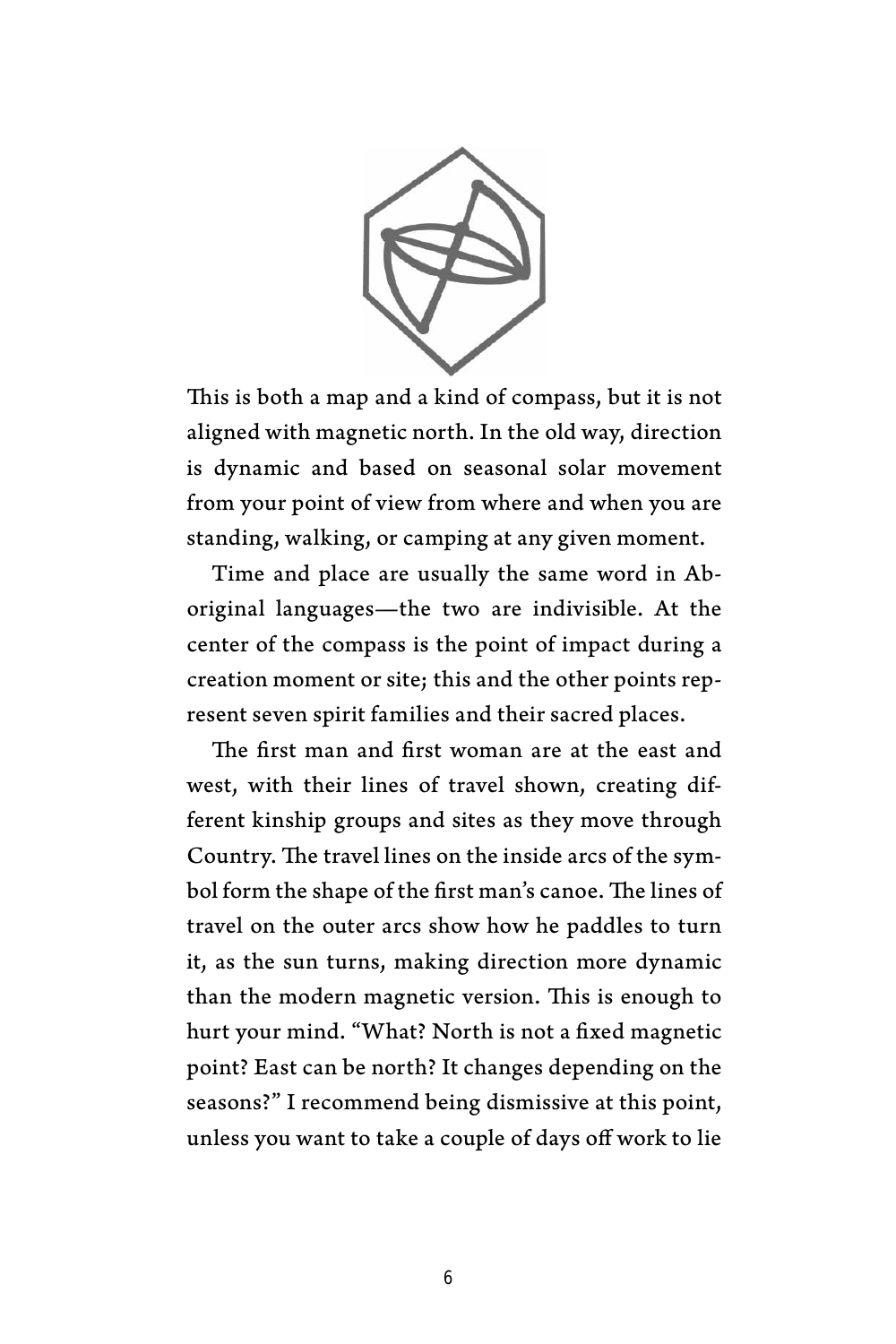down and reset your brain. That seems to happen to a lot of people in this particular bit of sand talk.

It gets worse when Oldman says that this view of the symbol is a flipped image that you can only see properly if you send your mind under the ground to look at it from beneath.

Together, all the lines in the sand-talk map show the shape of the Australian continent, which is an upsidedown version of the Mercator version we all know today. In many non-Western languages, including Maori, Middle Eastern, and Aboriginal languages, north is down, and south is up. Early maps of the world were like this too, before Europeans began their empirebuilding and inverted the charts to place themselves at the top. They also stretched the top half of the map to make themselves look bigger, so that the equator is actually lower than it should be and tiny Greenland looks like a continent. If you don't believe me, look at any map and see where the equator is. It is not in the center, but below it. In Oldman Juma's map, Tasmania is at the top of the world, and it is a lot bigger.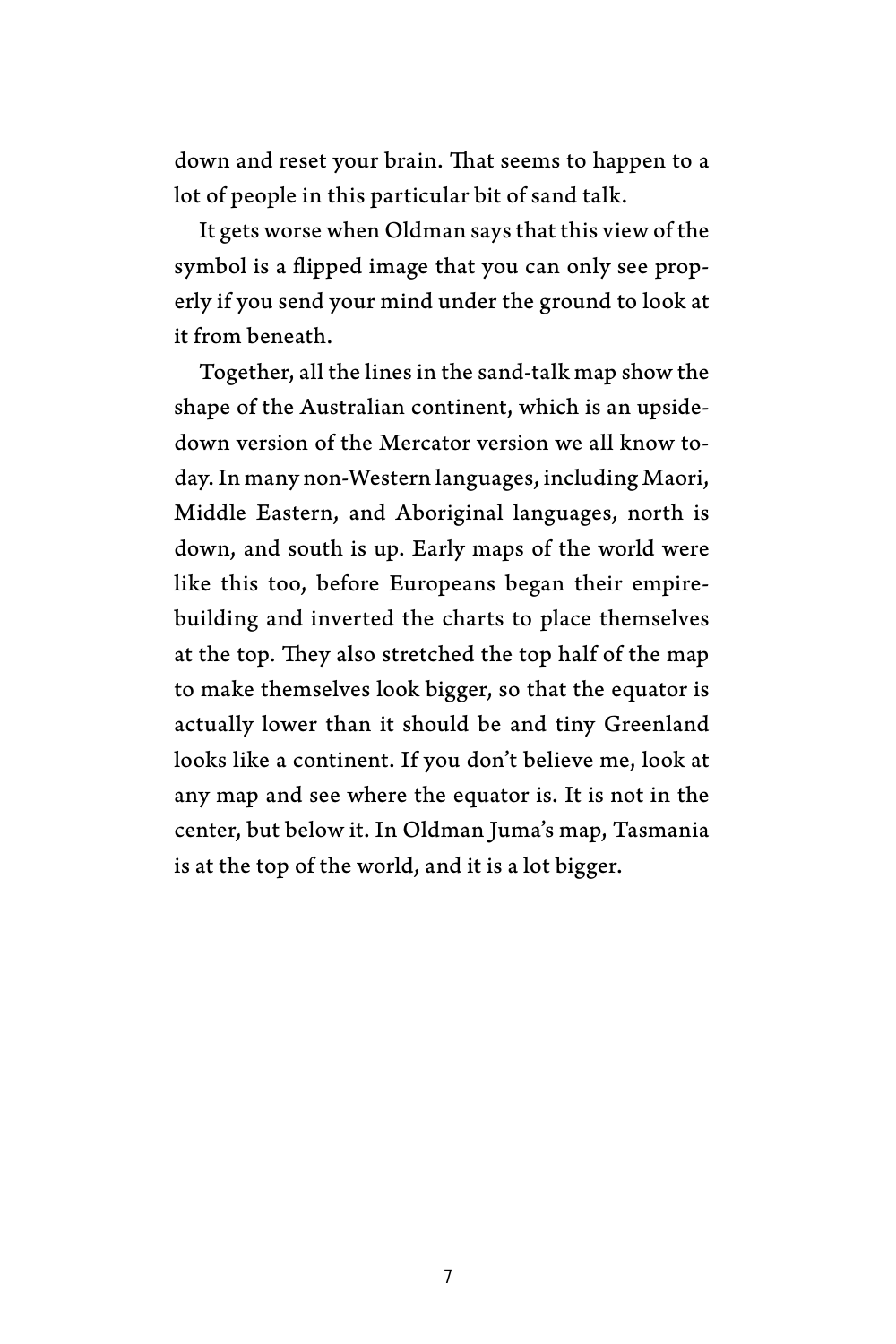Later I do a workshop with those Western Australian children on the monetary system, reminding them of what the Elder showed us. I get them to make a pattern from this symbol:



The pattern over the next hour spreads intricately over a massive sheet of paper, in between reading, viewing videos, and talking about the structure of the monetary system. At the end of the lesson, they have to find patterns in the random, complex image on the paper and align these with patterns they discern in the monetary system. They are a little alarmed at the sustainability issues that emerge in their analysis.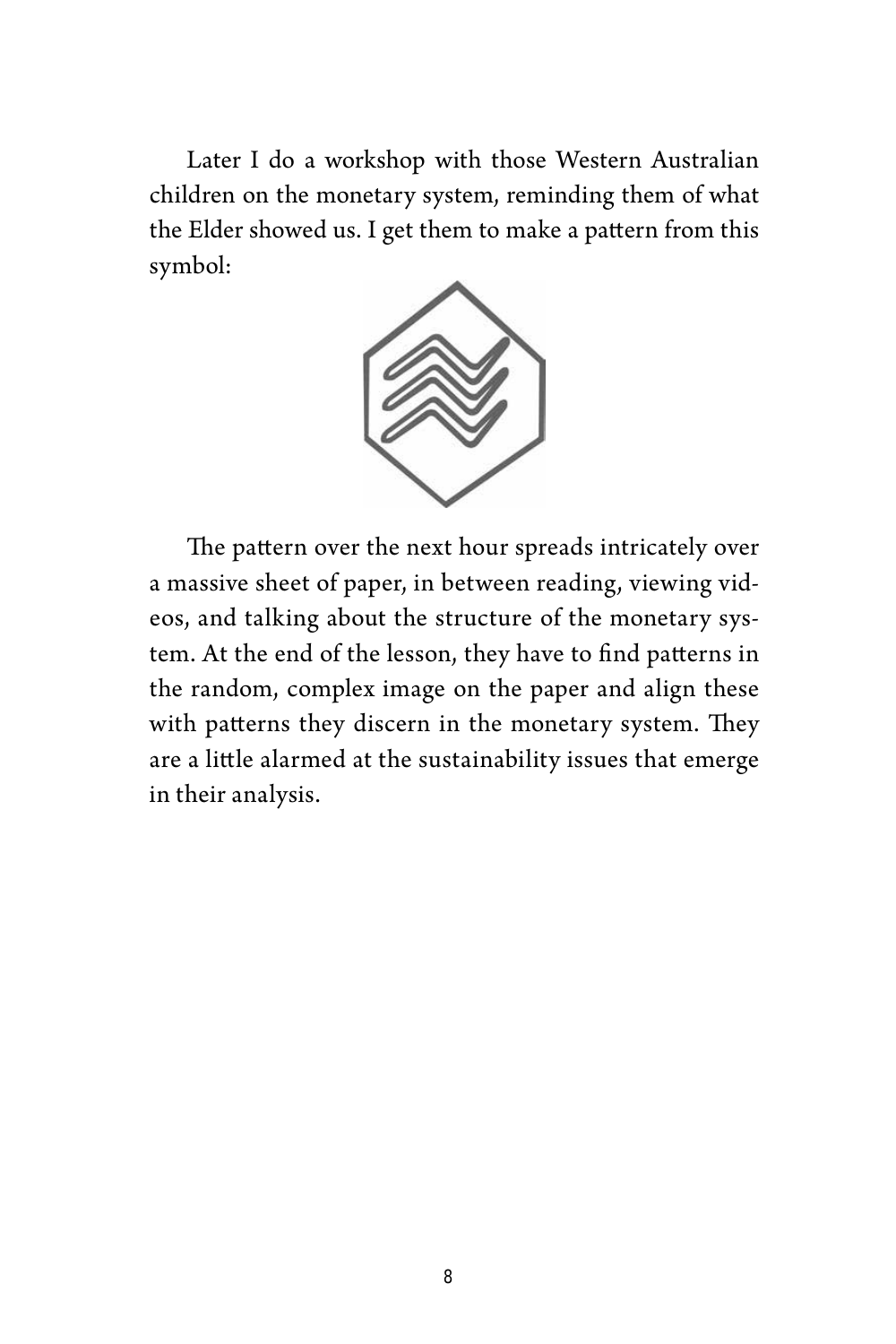

The circle on the left represents the abstract world of mind and spirit, and the circle on the right represents the concrete world of land, relationships, and activity. The lines above and below show the lines of communication between these worlds, which occur through metaphors. These metaphors include images, dance, song, language, culture, objects, ritual, gestures, and more. Even written words are metaphors that help carry communication between the abstract and practical realms (although that communication usually only goes one way and does not complete the loop shown in this image). Metaphors are the language of spirit. They go around, top and bottom, because you need to close the feedback loop—you can't just sit in the abstract space, because you need to take the knowledge back to apply it in the real world, and vice versa. This can be seen in a secular view of reality as a relationship between theory and practice.

The sand-talk symbol shows a basic model of the Turnaround event of creation, the enormous revolving force that produced the separation of earth and sky worlds. "Turnaround" is an Aboriginal English word that was used to describe creation events and times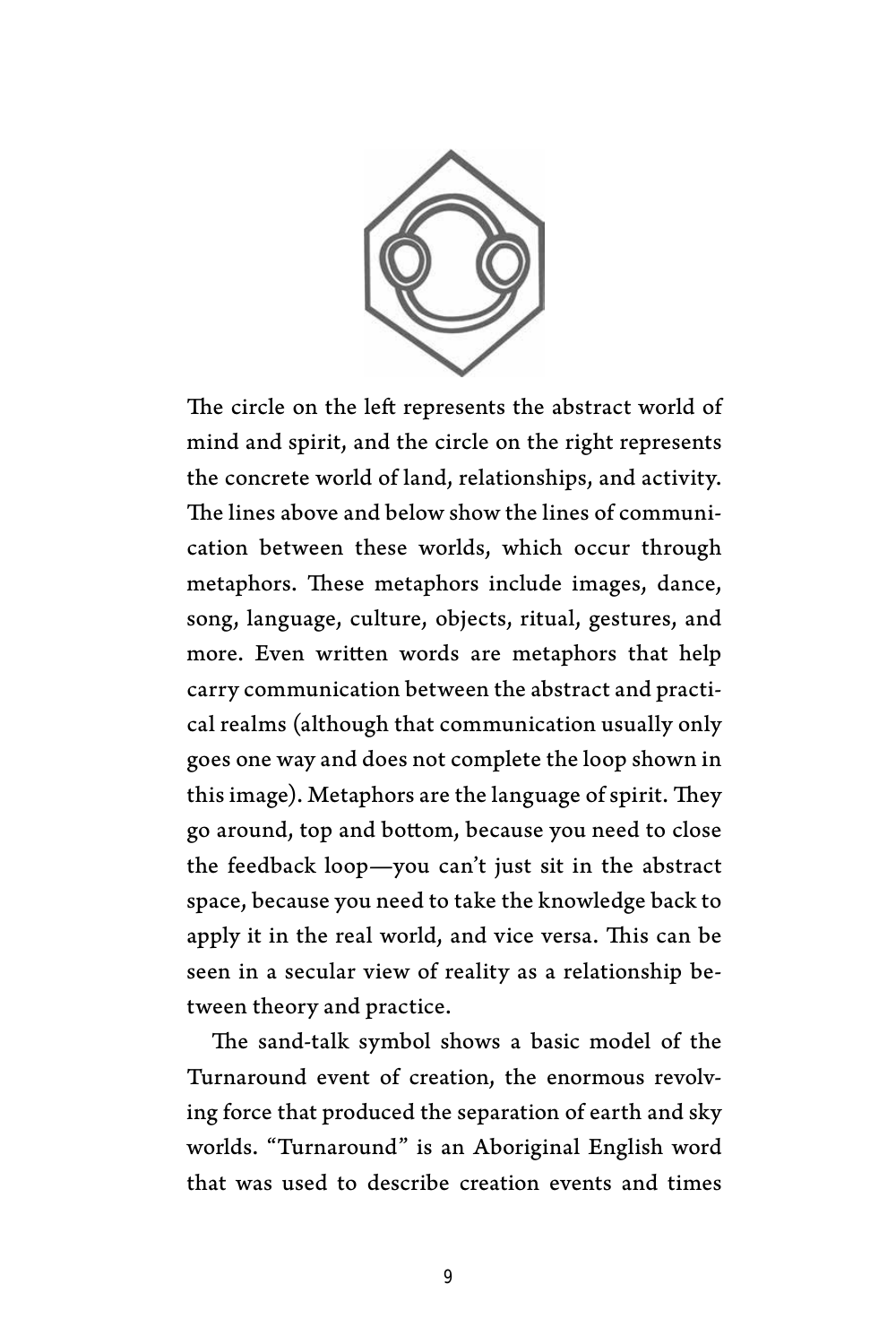before the term "Dreamtime" was invented by settlers. Creation is not an event in the distant past, but something that is continually unfolding and needs custodians to keep co-creating it by linking the two worlds together via metaphors in cultural practice. Story Places or sacred sites are places of overlap between the two worlds, which is why people need protection when entering these places—calling out for the old people and putting armpit sweat or smoke or water on those entering. Ceremony creates a similarly powerful overlap between the worlds. Ceremonies and interactions with sites on Country in this way keep creation in motion, causing increases in natural and social systems that are necessary for good health.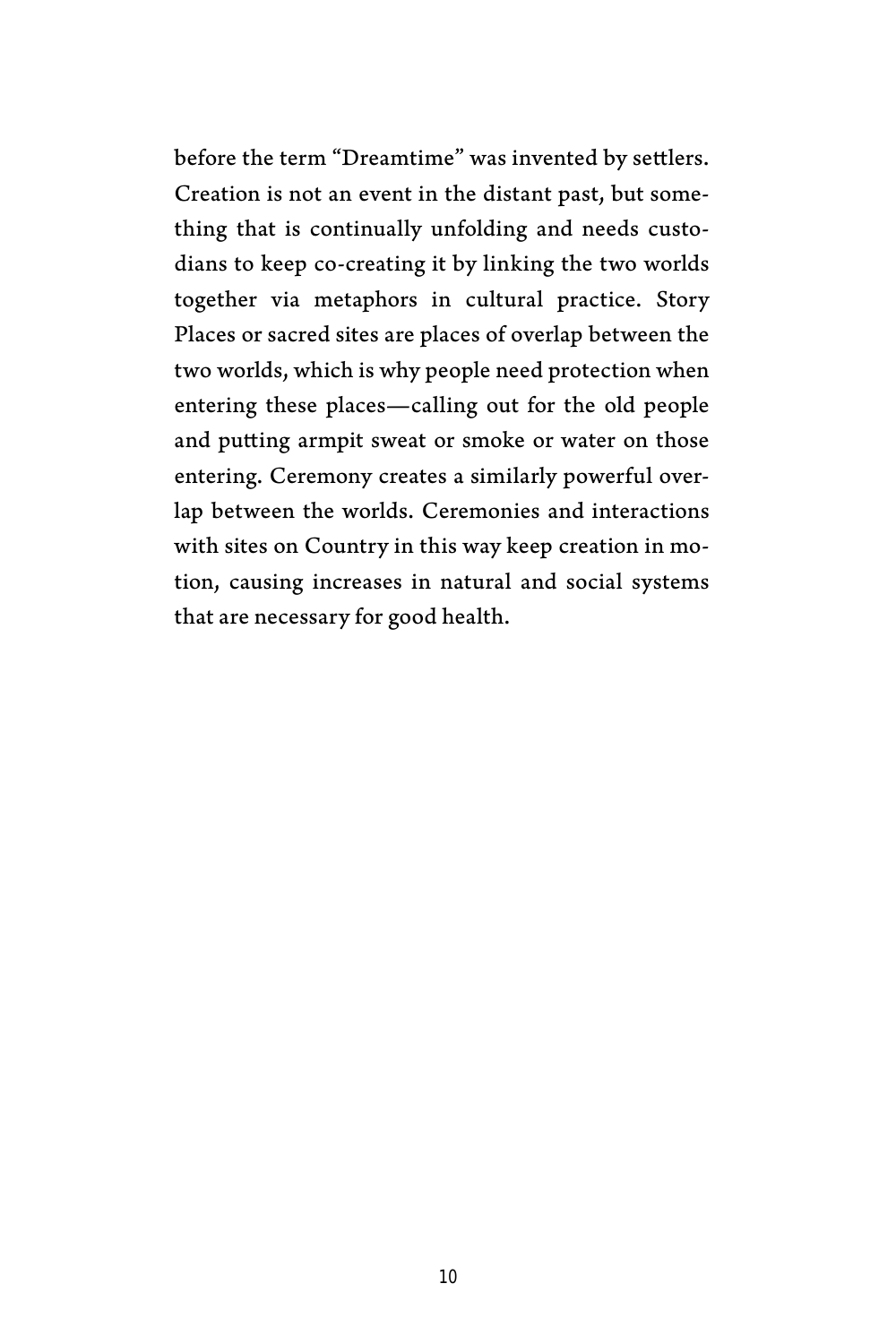

This is a symbol I use to mark a way of thinking I call story-mind. There is more to narrative than simply telling our stories. We have to compare our stories with the stories of others to seek greater understanding about our reality. It is a test of validity and rigor for new knowledge. The symbol shows two people sitting, bringing their stories together to share through sand talk to extend their knowledge. False narratives do not stand up well to this kind of analysis. Story-mind is a way of thinking that encourages dialogue about history from different perspectives, as well as the raw learning power of narrative itself.

Narrative is the most powerful mechanism for memory. While isolated facts go only to short-term memory, or to midterm memory with repetition (as with study for exams), story goes immediately to long-term memory. If you can make up a story connecting metaphors, locations, and language triggers to help you remember something you are studying, it will save time and increase your long-term recall.

Stories are also called yarns, but "yarning" as a verb is a different process altogether. The symbol represents the yarning process as well as narrative, because this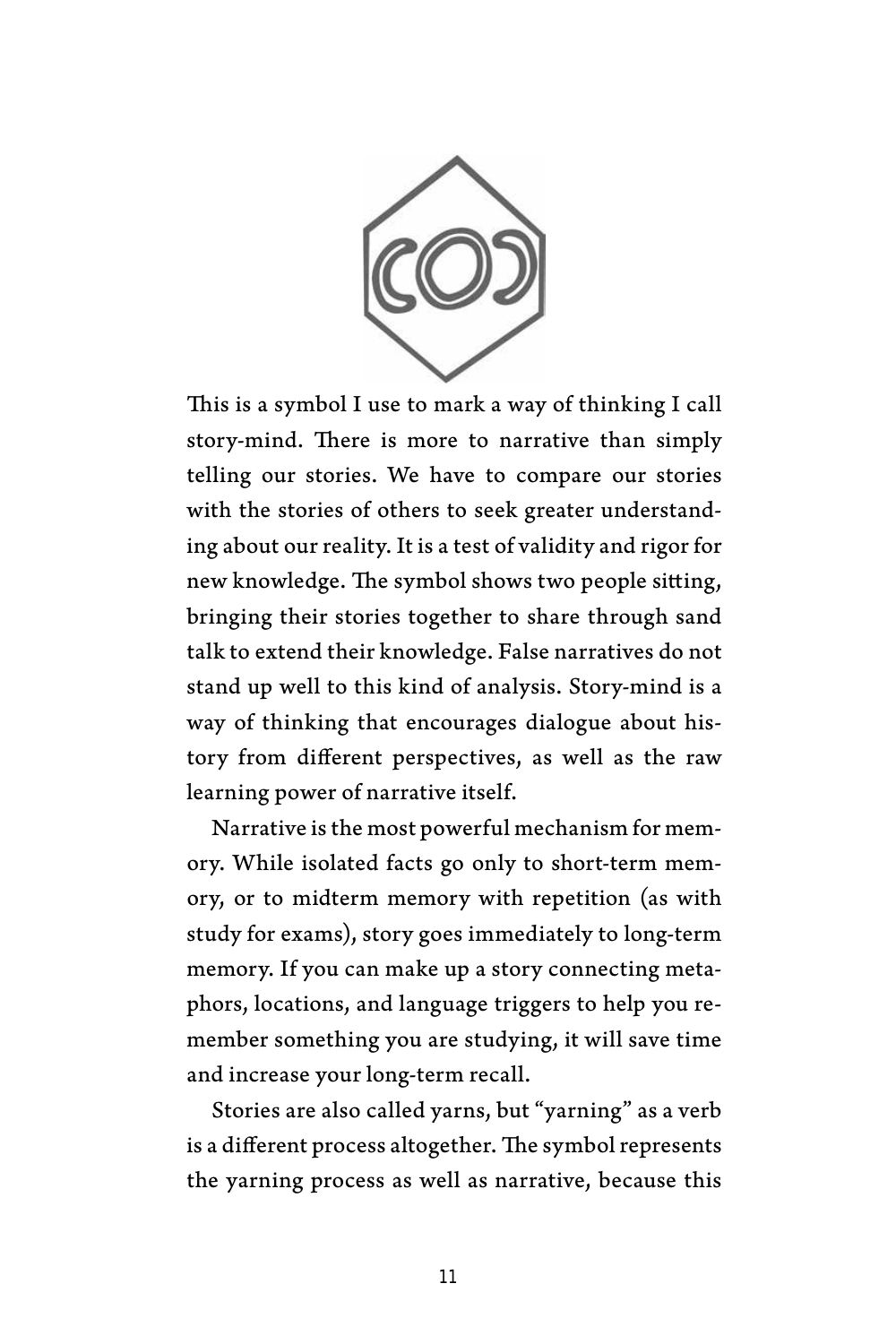is the process by which stories come together and begin to have meaning. Without yarning, stories are just something to put children to sleep. There has to be an exchange of stories if you want to be awake and grown.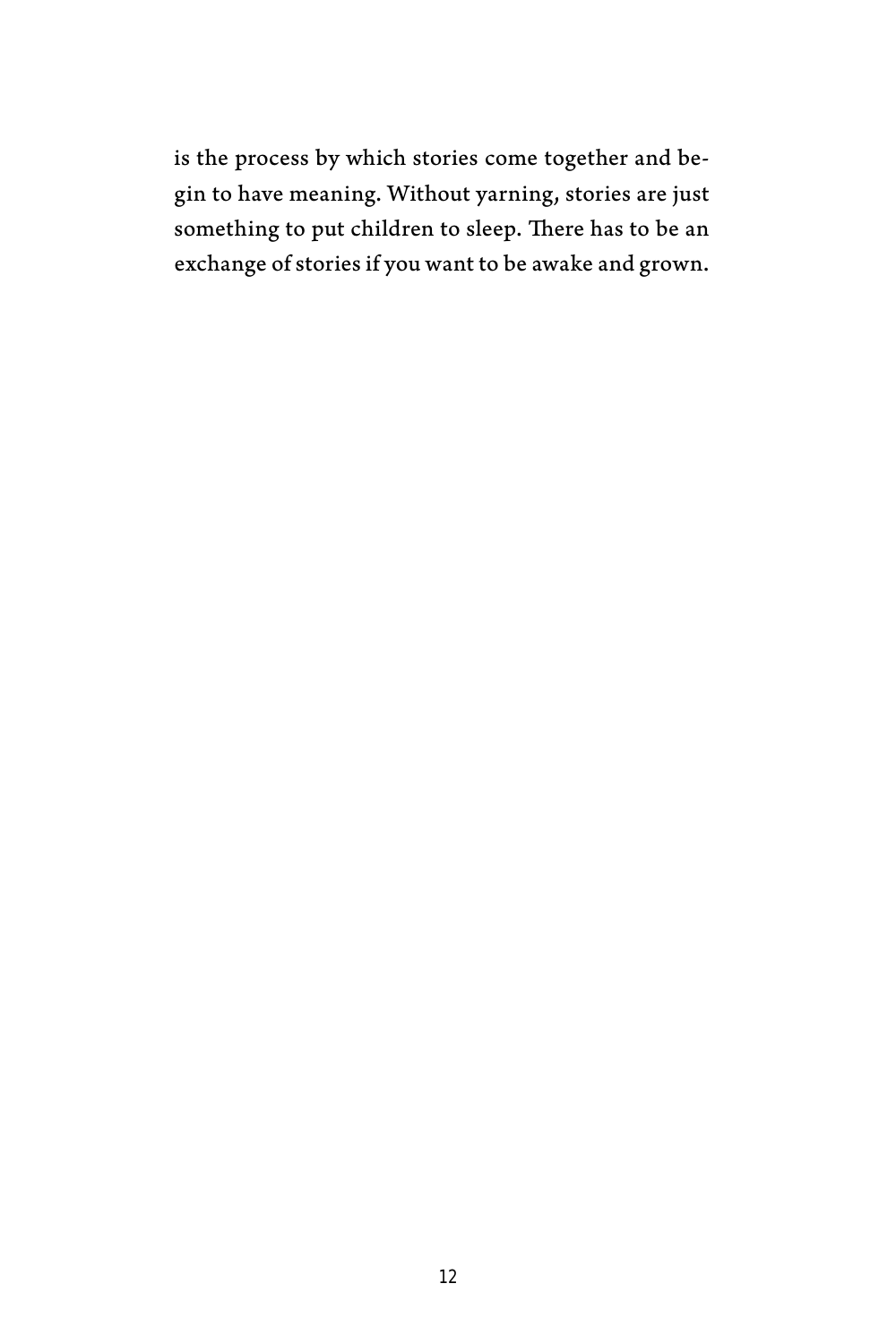

This symbol represents either a wooden dish (coolamon) or a wooden shield. There are two interpretations, to connect with both women's and men's cultural activity. The three lines represent pathways to high levels of knowledge and engagement that can be attained through the intense states of concentration required to make and use these cultural items. They may be used in diverse activities such as dancing and food preparation, requiring a deep connection to spirit and the boundless energy and discipline involved in Aboriginal cultural activity. Muscular memory and even cellular memory (inherited memory) may be activated in these tasks.

The demands of the clock become irrelevant as true "blackfella time" kicks in and we become immersed in the activity. We may attain similarly heightened mental states in sleep (or even in trance) as our minds organize terabytes of information in dreams. Even walking can produce this trancelike state of deep thought—often walking and yarning for extended periods with others stimulates high levels of learning and memory because of this mental state, which I call ancestor-mind.

The shield reminds us to protect our knowledge and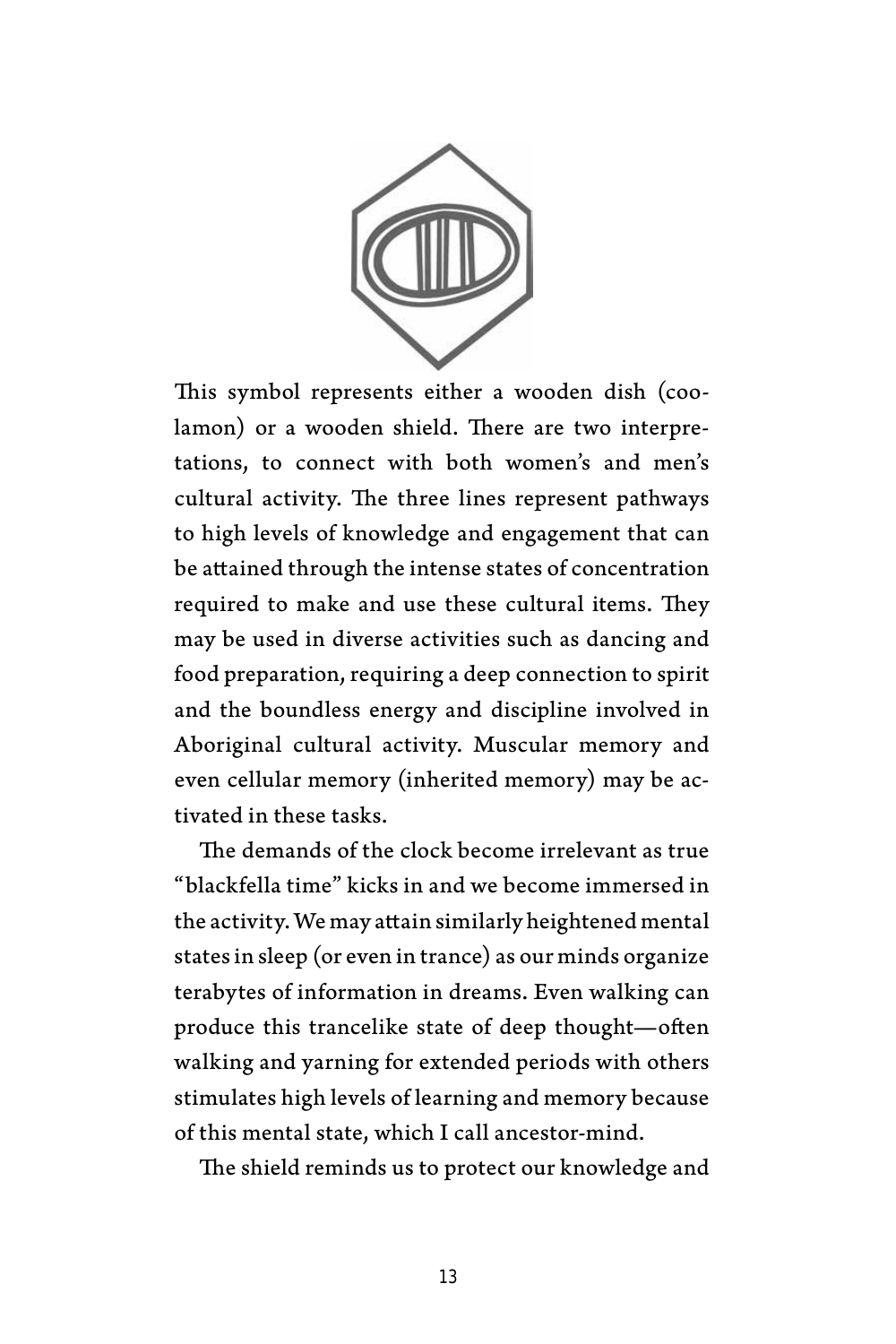our minds from the white noise of civilization, that constant background hum of machinery that has been found to cause brain damage and lower IQ. On another level, there is cultural white noise as well that is damaging to knowledge and ways of living. Engaging with this ancestor-mind way of thinking is a protective practice that reverses this damage. The coolamon may be used to hold an infant, ocher, or nourishing food. It represents the holding of knowledge and the nurturing of our children's minds, undomesticated minds that are exactly the same as the minds of our Ancestors, uncolonized and vibrantly connected to the worlds around us.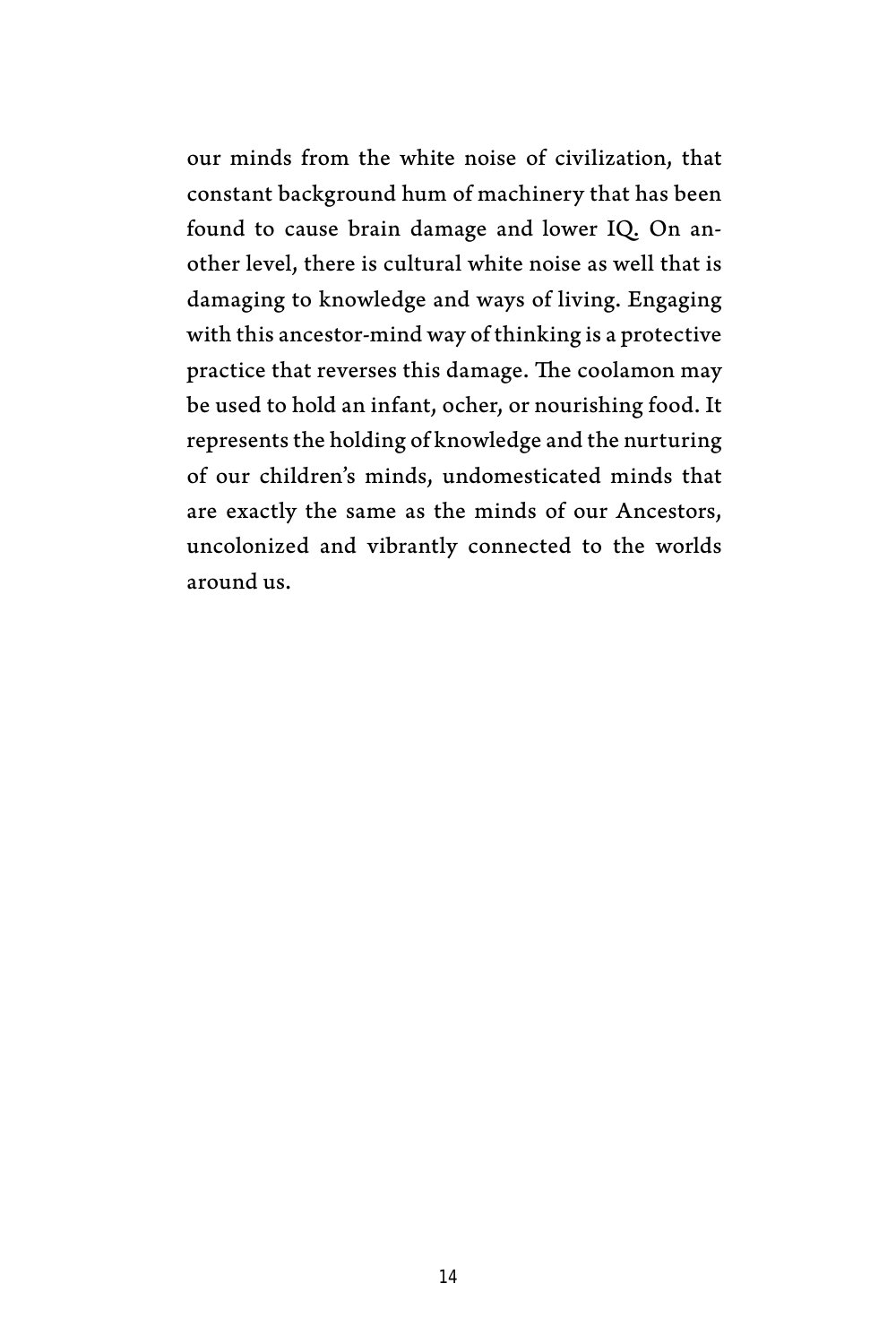

Kinship-mind is a way of improving and preserving memory in relationships with others. If you learn something with or from another person, this knowledge now sits in the relationship between you. You can access the memory of it best if you are together, but if you are separated you can recall the knowledge by picturing the other person or calling out their name. This way of thinking and remembering is not limited to relationships with people.

The kinship-mind symbol shows the connectedness between two things—places or people or knowledge or any combination of these. Maybe even synapses. The two distinct entities form a pair, connected by a relationship represented by the line at the center. Additionally, each entity is connected out to a multitude of other pairs, and so the relationship is dynamic, responsive to shifting contexts. There is a tension and balance maintained between the individuality of each entity in each pair and their interdependence in a network of pairs.

In Aboriginal worldviews, relationships are paramount in knowledge transmission. There can be no exchange or dialogue until the protocols of establishing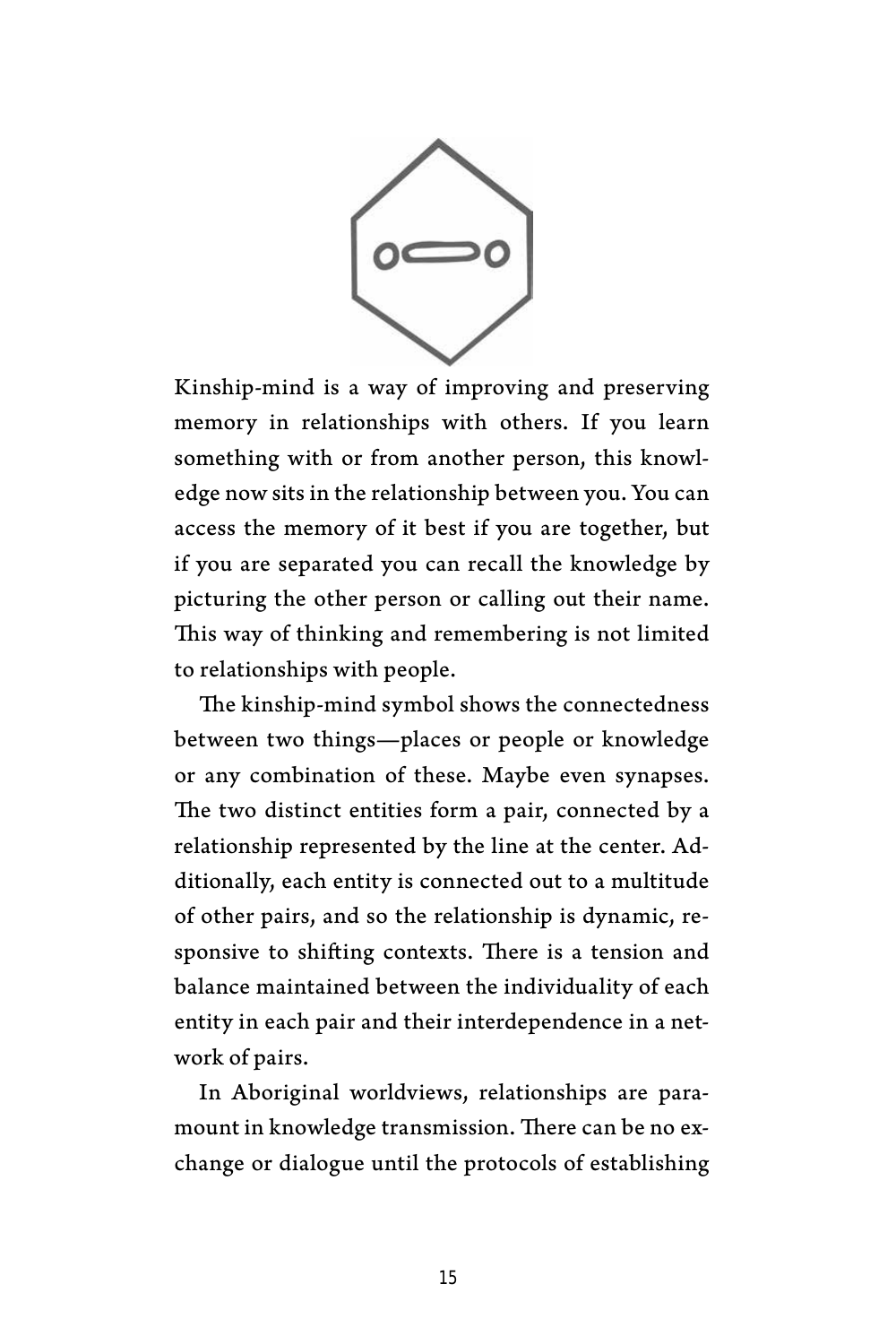relationships have taken place. Who are you? Where are you from? Where are you going? What is your true purpose here? Where does the knowledge you carry come from, and who shared it with you? What are the applications and potential impacts of this knowledge on this place? What impacts has it had on other places? What other knowledge is it related to? Who are you to be saying these things?

In our world nothing can be known or even exist unless it is in relation to other things. Critically, those things that are connected are less important than the forces of connection between them. We exist to form these relationships, which make up the energy that holds creation together. When knowledge is patterned within these forces of connection, it is sustainable over deep time.

Kinship-mind is one of five different ways of thinking ustwo have examined together so far in our yarns. It might be helpful to summarize these ways and define them.



This is the image for **kinship-mind**, which is about relationships and connectedness. In Aboriginal worldviews, nothing exists outside of a relationship to something else. There are no isolated variables—every element must be considered in relation to the other elements and the context. Areas of knowledge are integrated, not separated. The relationship between the knower and other knowers, places, and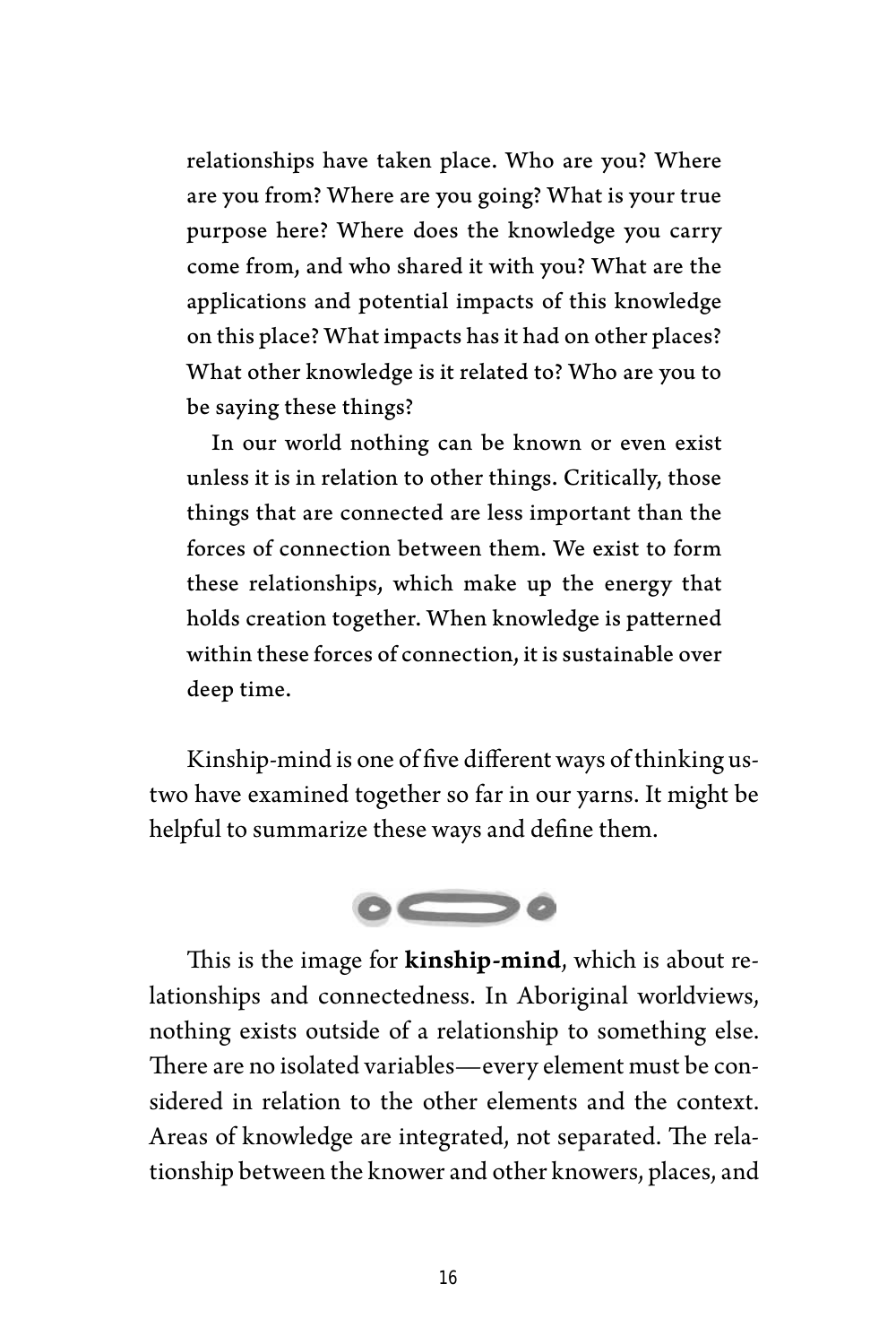senior knowledge-keepers is paramount. It facilitates shared memory and sustainable knowledge systems. An observer does not try to be objective but is integrated within a sentient system that is observing itself.



This is the image for **story-mind**, which is about the role of narrative in memory and knowledge transmission. It is the most powerful tool for memorization, particularly when connected meaningfully to place. This is how songlines have worked in Australia for millennia to store knowledge in stories mapped in the land and reflected in the night sky. It includes yarning as a method of knowledge production and transmission. Today it is also about challenging grand narratives and histories.



This is the image for **dreaming-mind**, which is all about using metaphors to work with knowledge. The circle on the left represents abstract knowledge, and the circle on the right represents tangible knowledge. The lines above and below represent communication between these physical and nonphysical worlds, which occurs through metaphors. These are images, dance, song, language, culture, objects, ritual, ges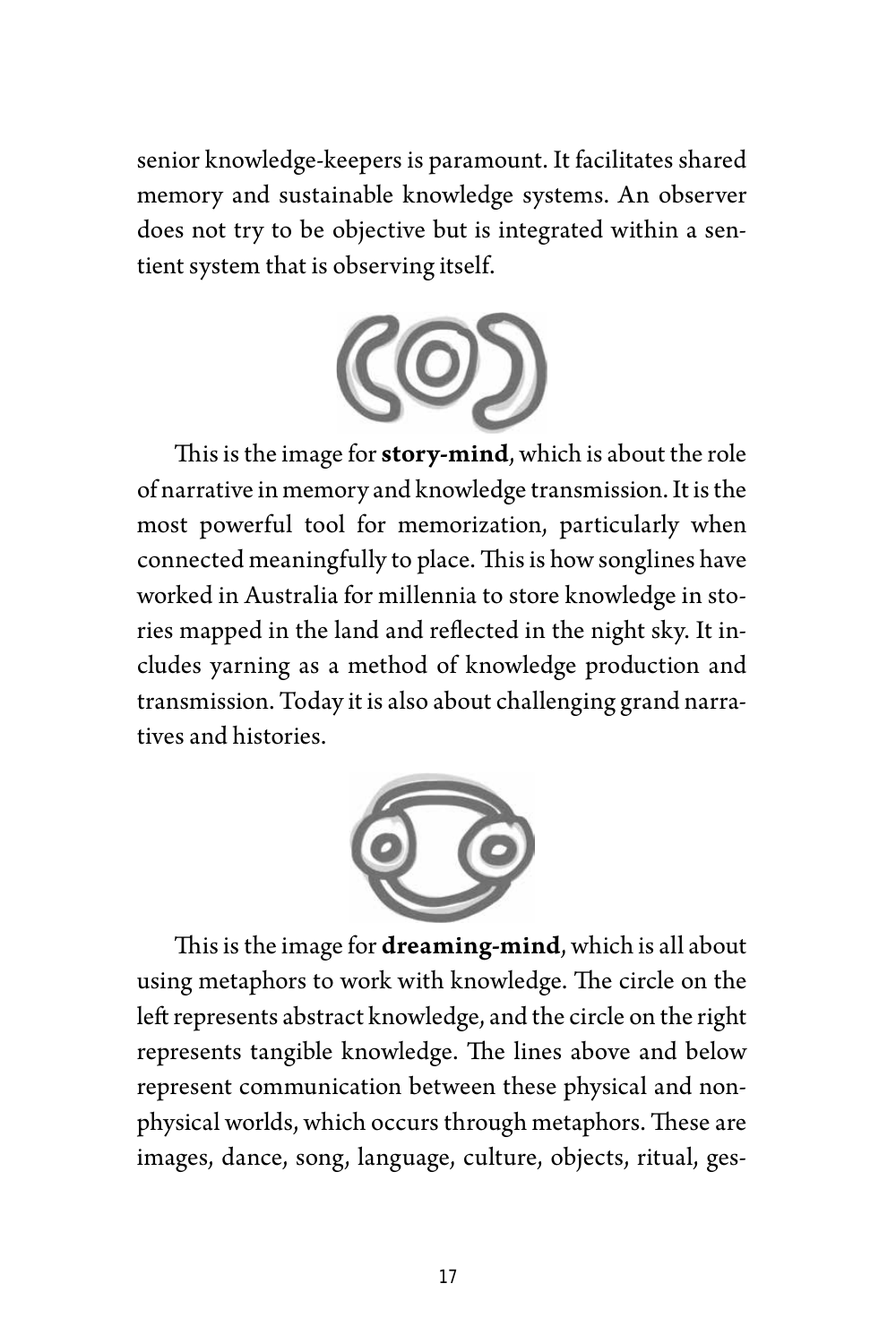tures, and more. Feedback loops between the worlds must be completed with practical action.



This is the image for **ancestor-mind**, which is all about deep engagement, connecting with a timeless state of mind or "alpha wave state," an optimal neural state for learning. We can reach this state through most Aboriginal cultural activities. It is characterized by complete concentration, engagement, and losing track of linear time. Ancestor-mind can involve immersive visualization and extra-cognitive learning such as revealed knowledge in dreams and inherited knowledge in cellular memory.



This is the image for pattern-mind, which is about seeing entire systems and the trends and patterns within them, and using these to make accurate predictions and find solutions to complex problems. There are three lines with three sections. Each section represents the line from the kinshipmind symbol, which is two elements linked by a relationship. You can see at each point a new pair begins, linked by a new relationship. It is about truly holistic, contextual reasoning.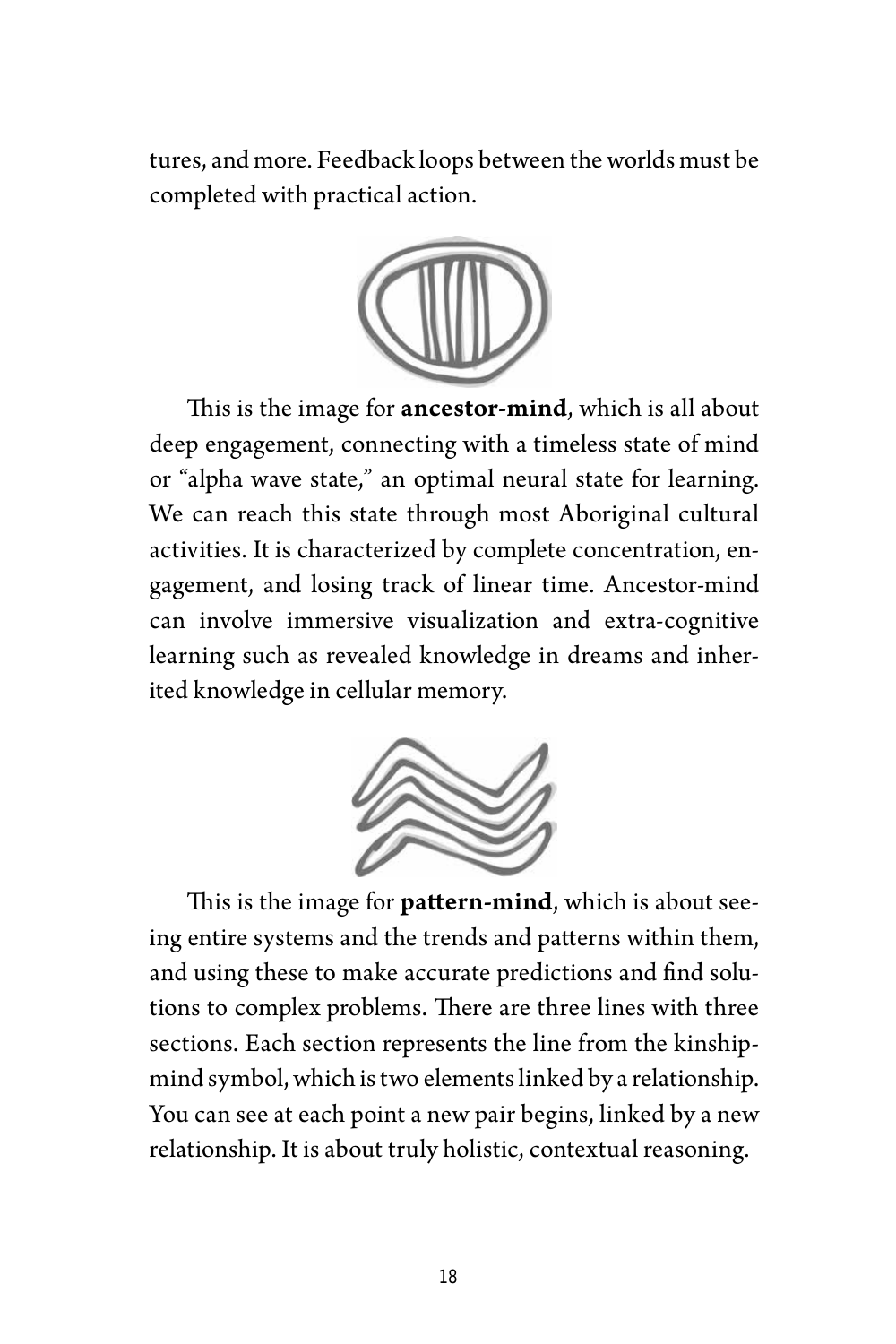

In these sand-talk yarns we have so far looked at five ways of thinking. Let's blend them now into one symbol and one way of thinking, which we can use to create dialogue between scientific and Indigenous Knowledge systems.

In this symbol you can see the shapes of five other symbols for story-mind, kinship-mind, dreamingmind, ancestor-mind, and pattern-mind. They are not capitalized because I don't want them to become buzzwords absorbed into the marketplace. There are no trademarks in this knowledge. It is not specific to any single cultural group; instead, it belongs to everyone. You should come up with your own words for these ways of thinking if you decide to use them. You should alter them to match your own local environment and culture. This is all open-source knowledge, so use it like Linux software to build what you need to build for a sustainable life. If you want to do this you can use the symbol and your hand now to work through a logic sequence that will help you understand holism and enable you to come to Turtle story later on.

Try pressing your little and ring fingers flat into the desk, or ground, or belly, or any surface where you are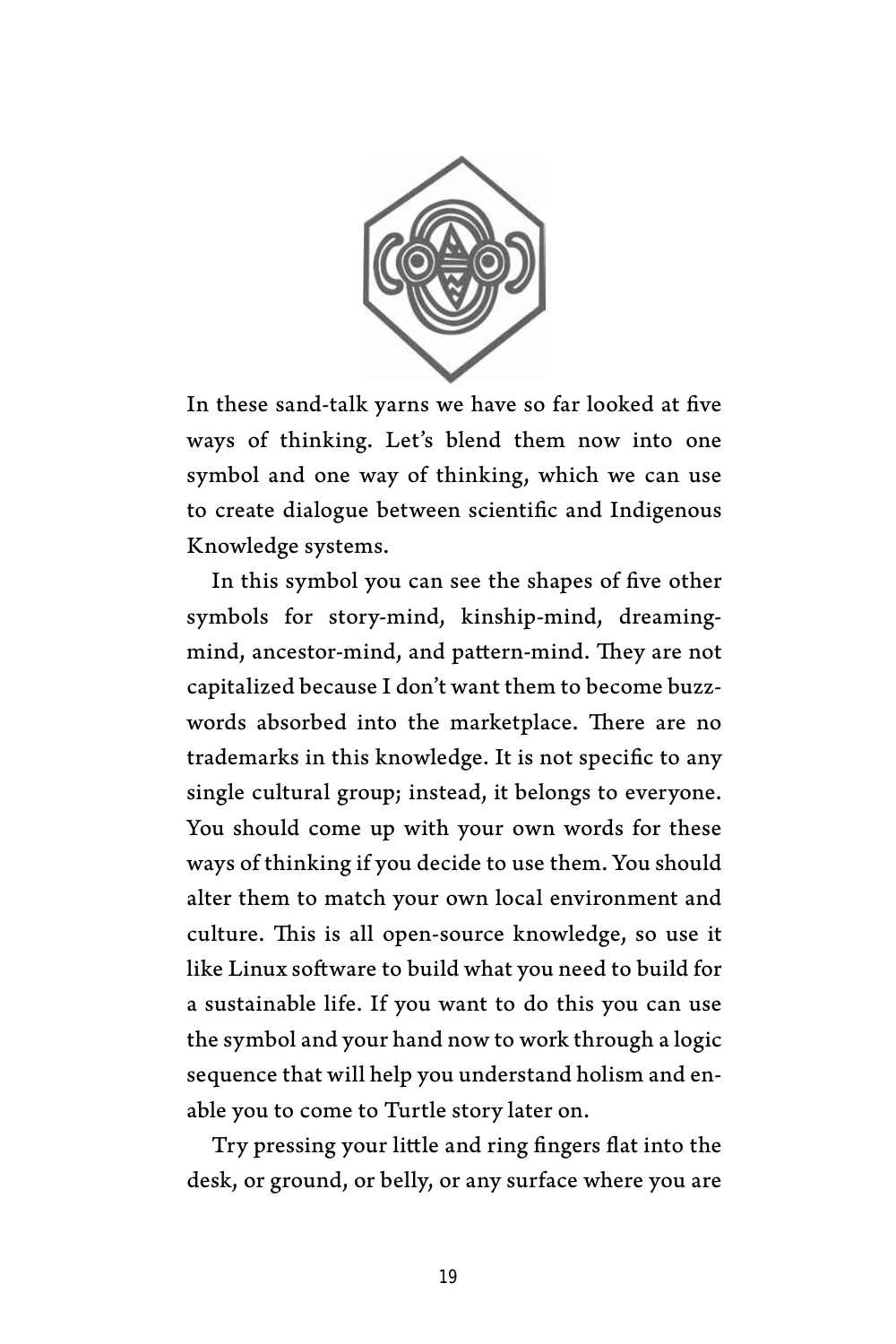reading this—maybe on your arm or on the book itself. Imagine those two fingers are making an emu footprint. Now take the next two fingers and do the same again, but imagine it as a kangaroo footprint. Imagine that each pair of fingers represents a different family group and that the two groups are connected through marriage.

Imagine your little finger now as a child. The child has a singular purpose when it is young—to relate. It relates completely to people and land. This puts children at the center of the family and society, the ones who make relationships happen, tying everything together in a kinship system. So this finger represents kinship-mind—a way of thinking and learning that depends on linking knowledge to relationships with people and with places.

Imagine the ring finger now as a mother. That pair, those two together, mother and child, are the pivotal relationship of any stable society. All other relationships radiate out from, and feed into, this central pair. The first knowledge transmission we experience is through this relationship. So imagine that ring finger now as a mother, telling stories to her small child. This represents story-mind. This way of thinking uses narrative as a device to carry and transmit knowledge and memory in oral cultures.

Imagine the middle finger as a man, belonging to the woman there beside him. He represents dreamingmind. So the little finger is kinship-mind, using relationships to carry and transmit knowledge, and the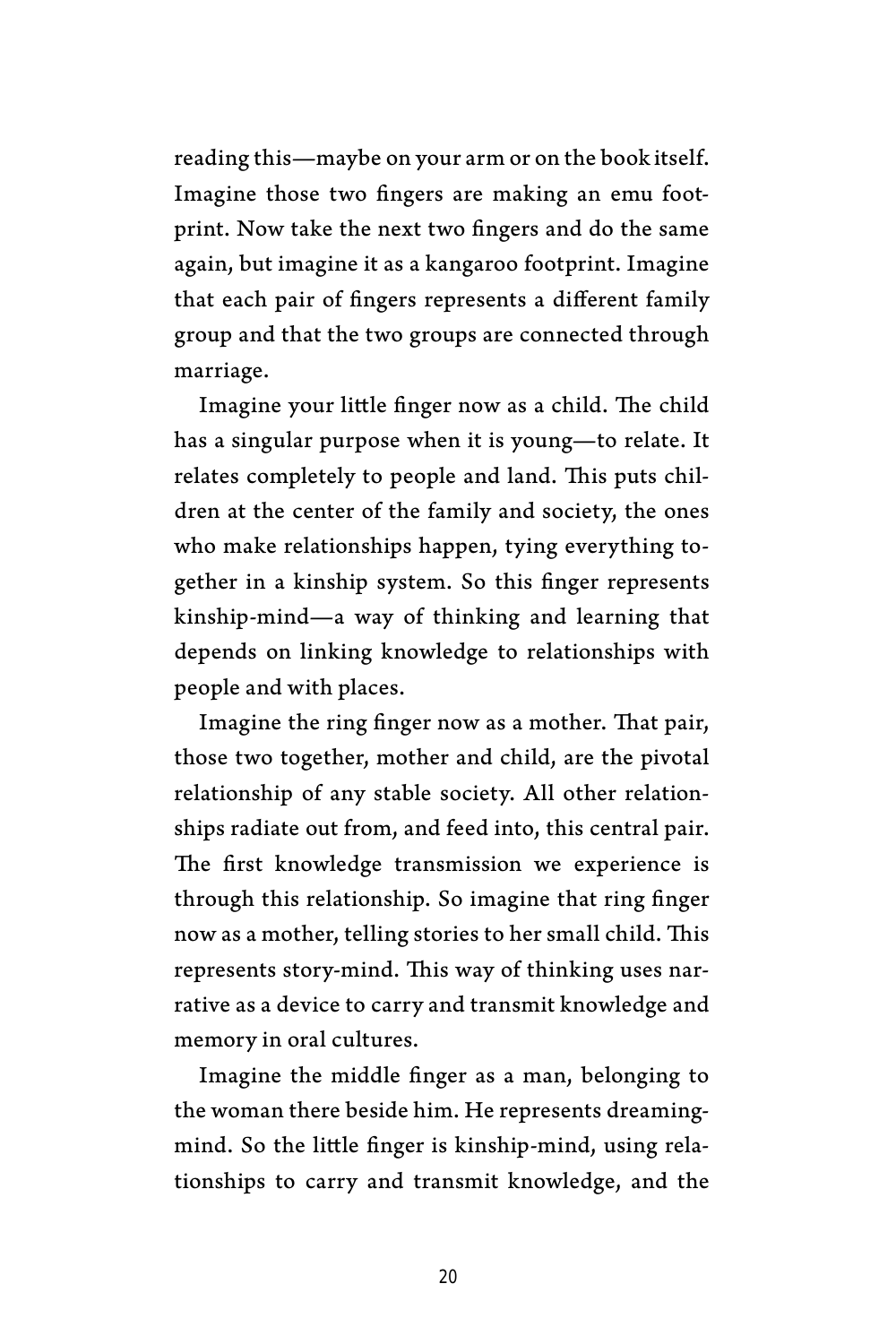ring finger is story-mind, using narrative to do the same. But the middle finger, dreaming-mind, uses metaphors—images, songs, dances, words, objects.

Imagine the pointing finger as the man's brother's child. The man is teaching the child using dreamingmind, by drawing images in the sand. The woman is telling yarns, transmitting knowledge to the other child using story-mind. Her child is taking on knowledge using kinship-mind—through the relationship and Country the two share together. But the man's nephew or niece, the index finger, is working with ancestor-mind. This means tapping into ancestral knowing that is intuitive and inherent, stored in the body and the land and in spirit, accessed through a peak mental state that allows new knowledge to be absorbed at a phenomenal rate. Ancestor-mind can be achieved through cultural activities like carving, painting, weaving, dancing, and any preparations for ritual or ceremony. It makes you completely open to new and old knowledge.

Now look at your thumb. Wriggle it like a serpent and imagine it sliding across the landscape, forming hills, valleys, rivers, ridges. It connects spiritually to the man, woman, and children. This represents pattern-mind, which is the skill of seeing the whole and not just the parts, a big-picture understanding of how things work. If you can see the whole system and you have a map of it in your head, then you can see the cause-and-effect relationship between every tiny detail. It is the most difficult kind of mind to master.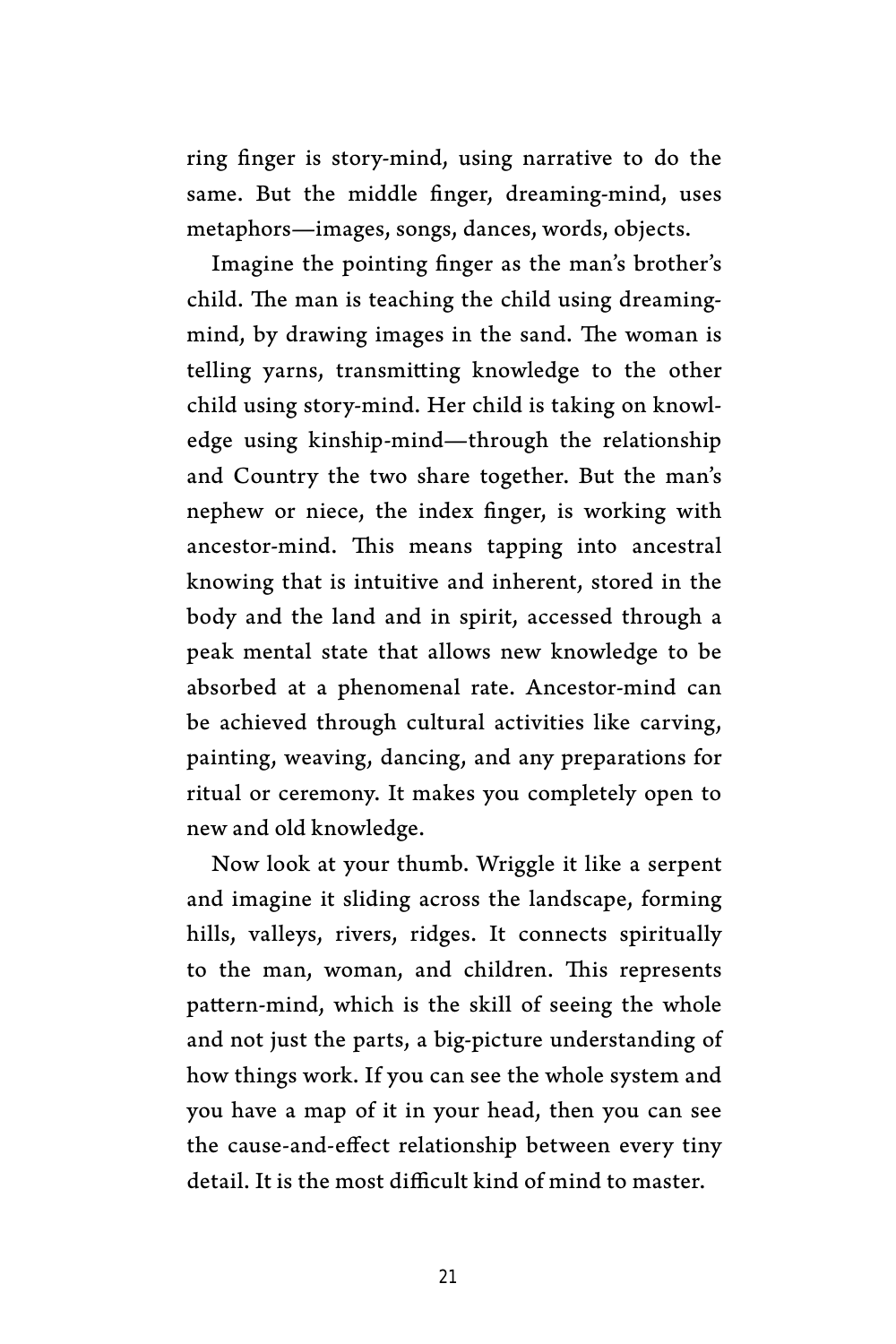Now touch the tip of your thumb to the tip of each of your fingers in turn, starting with the smallest finger: kinship-mind, story-mind, dreaming-mind, ancestormind. Pattern-mind, your thumb, connects with each of these in turn. Think about what that means for each—the vast complexities in our kinship systems and Country; the way our stories form intricate webs like maps across Country; the images, objects, and other metaphors we use to communicate across multiple cultural groups; the ancestral practices and phenomenal feats of concentration required to achieve all of this.



Now do combinations. Touch your thumb together with the mother and child fingers simultaneously and think about the big-picture meaning of kinship-mind and story-mind together as an intellectual practice. Now touch the man and woman fingers together with the thumb and think about the pattern and purpose of that relationship, of the generative link between dreaming-mind and story-mind, with story as an extended metaphor. Then with the next pair reflect on the link between dreaming-mind and ancestor-mind,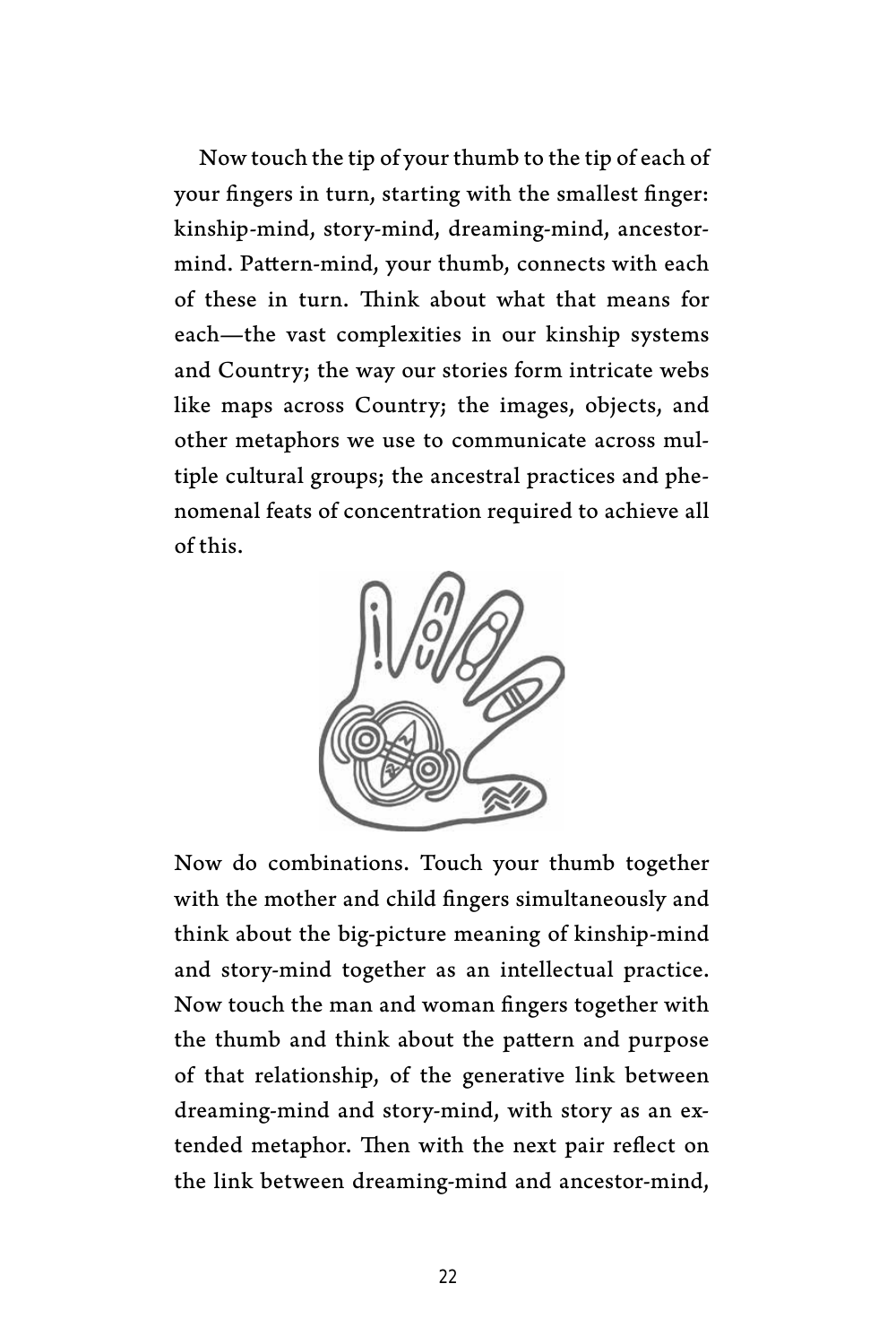the way cultural activities in peak mental states give rise to metaphors that make meaning and transmit that knowledge with integrity and intensity.

On the back of your hand you will find three joints on each finger. These may help you recall the way our kinship systems can go in cycles of three generations, the way time itself runs in these cycles. In each section of each finger, you may use the creases there to help represent and store increasingly deeper layers of knowledge and understanding about each of these five ways of thinking.

Now make a fist, wrapping your thumb across those fingers and squeezing tight as you think about the way all of these kinds of thinking are intertwined. What is it they form when you put them all together? Don't think too directly about it. Just squeeze your hand in that fist and feel a corresponding squeeze in your belly, and let the question sit with you.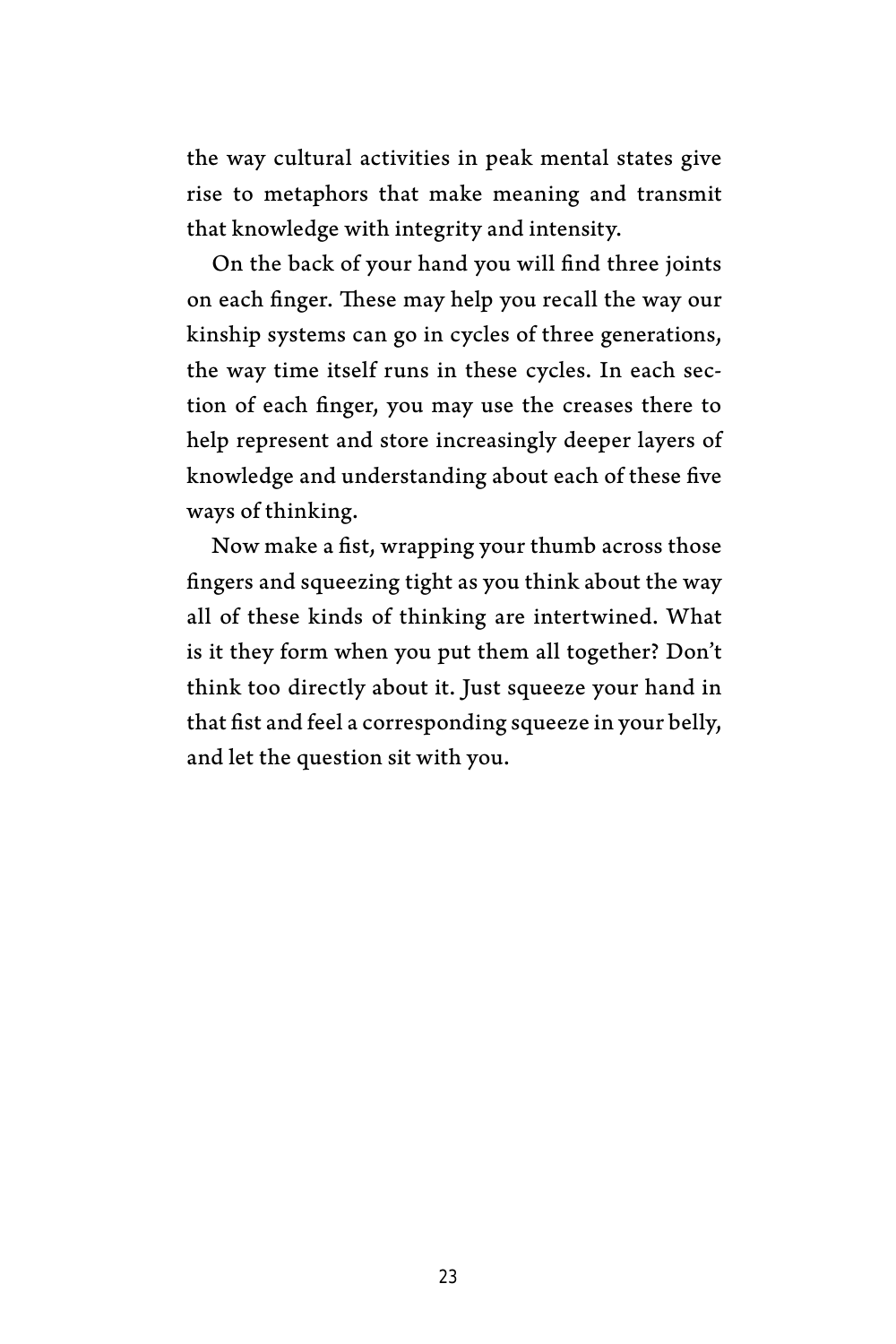Our kinship systems are based on pairs—unclenephew, grandmother-granddaughter, and so on. Knowledge is kept and passed along within these pairs, which have totems relating to them and connecting to land and particular places. A mother might have sparrow hawk totem, which means she also has bushfire totem as the hawk carries burning sticks to spread the fire in that cold season. There are Story Places connected to these relationships and knowledge, and she passes it all along the right kinship pairs to the appropriate relatives.

The dot at the center of this symbol is the child, and the circle around it is the mother. This kinship pair is the center of our society. That circular symbol is one of the oldest in human history and can be found etched and painted on rock all around the world. The purpose of any sustainable society is to protect and nurture this most important of relationships. That is the main role of men as brothers, uncles, fathers, cousins, and grandfathers.

The triangle is the man, who supports the women in his life. But he cannot abuse that trust. Around every woman there are three generations of females: the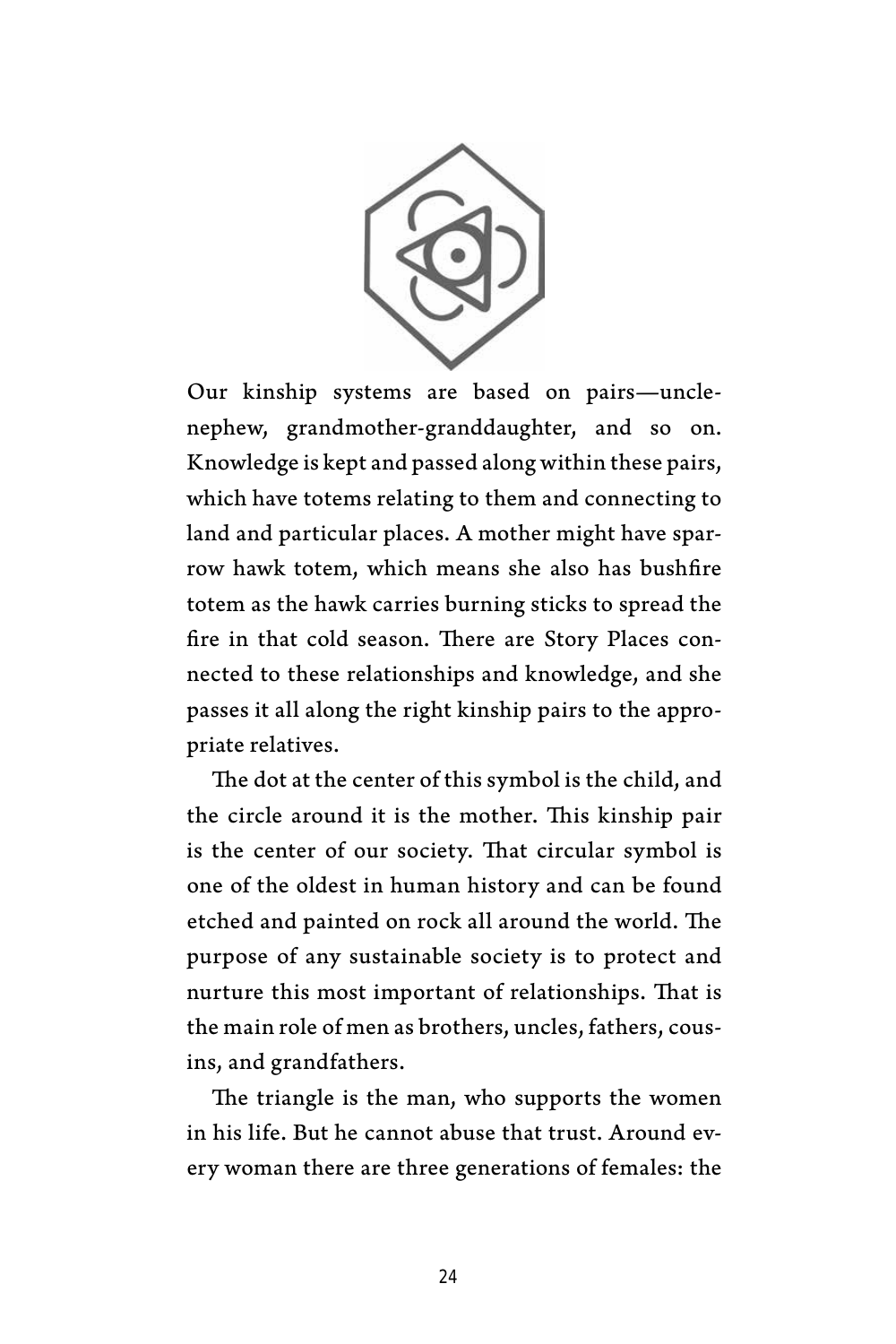man's in-laws, who protect the woman and who have power of life and death over her husband. These are her sisters/cousins, mothers/aunties, and grandmothers, represented by the three "c" shapes enclosing the sides of the triangle. In some places a man in mourning for his wife or mother cannot cut his hair until those women send word that it is time to do so, or he will be punished. He is not even allowed to speak to his mother-in-law directly but must practice respectful avoidance. Those three generations form the sustainable structure of kinship, in which there are checks and balances to ensure equality and prevent abuse.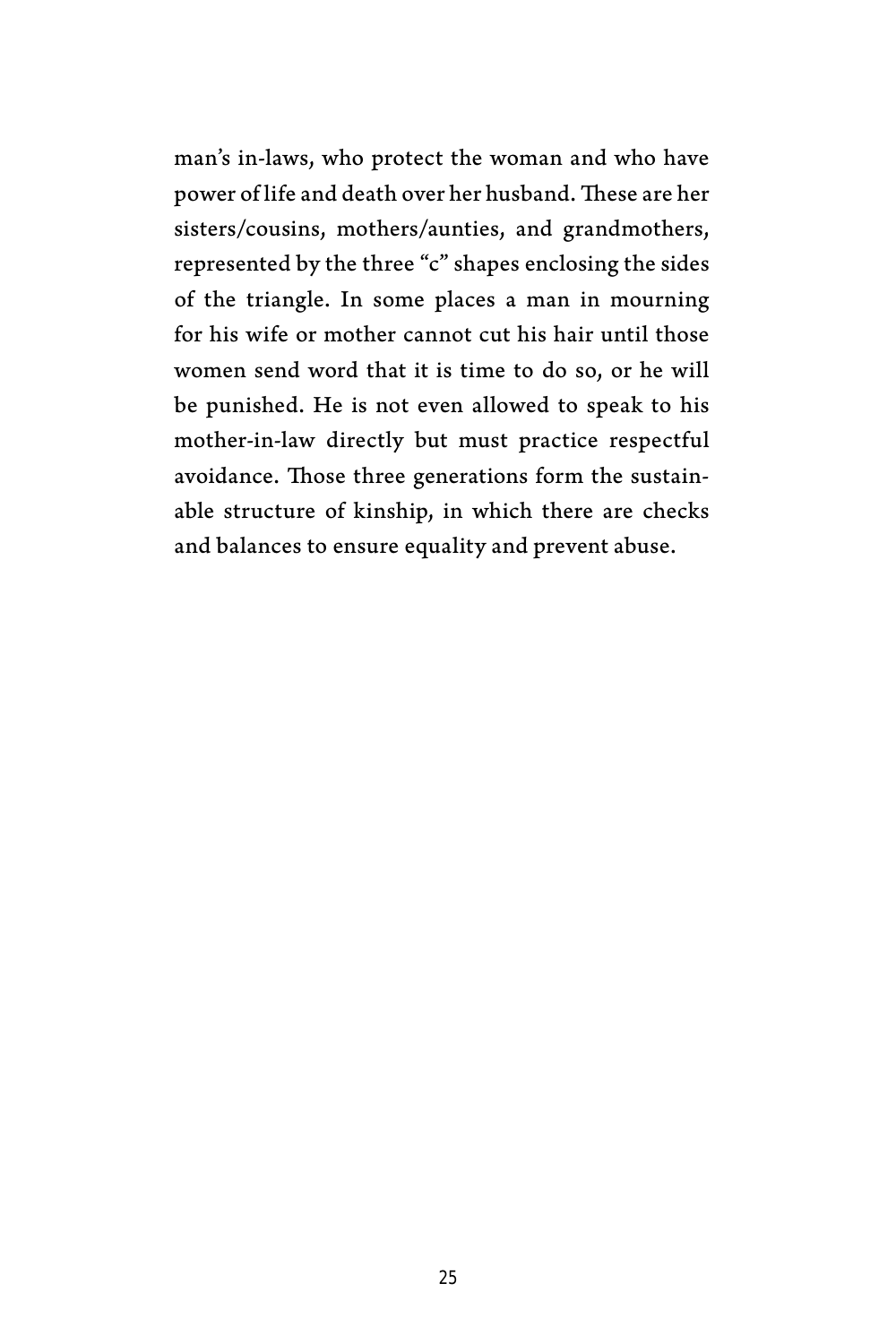

These two symbols show creation events unfolding from impact points at their centers. The woman and child symbol we looked at earlier, the circle with the dot at the center, shows a point of impact creating the child. After that, the circle divides, creating the two semicircles of the symbol on the left here. This is a Turnaround event, an action within creation of separating spirit and physical worlds, earth camp and sky camp, to make our reality. This symbol is Sunrise and Sunset Dreaming, showing the continual interaction between night and day, of worlds coming together and moving apart in cycles of creation, beginning and ending, expanding and contracting, like breathing in and out.

It may also refer to the Seven Sisters story of the Pleiades constellation, where one sister is left behind on the earth and returns to the sky periodically. It is an eternal enactment of a drama between male and female. The symbol on the right shows the male side, a diamond shape from the Orion constellation, split by an impact at the center. He is chasing those sisters. You can see the seven spirit families again in the points of this symbol. These two male and female Dreamings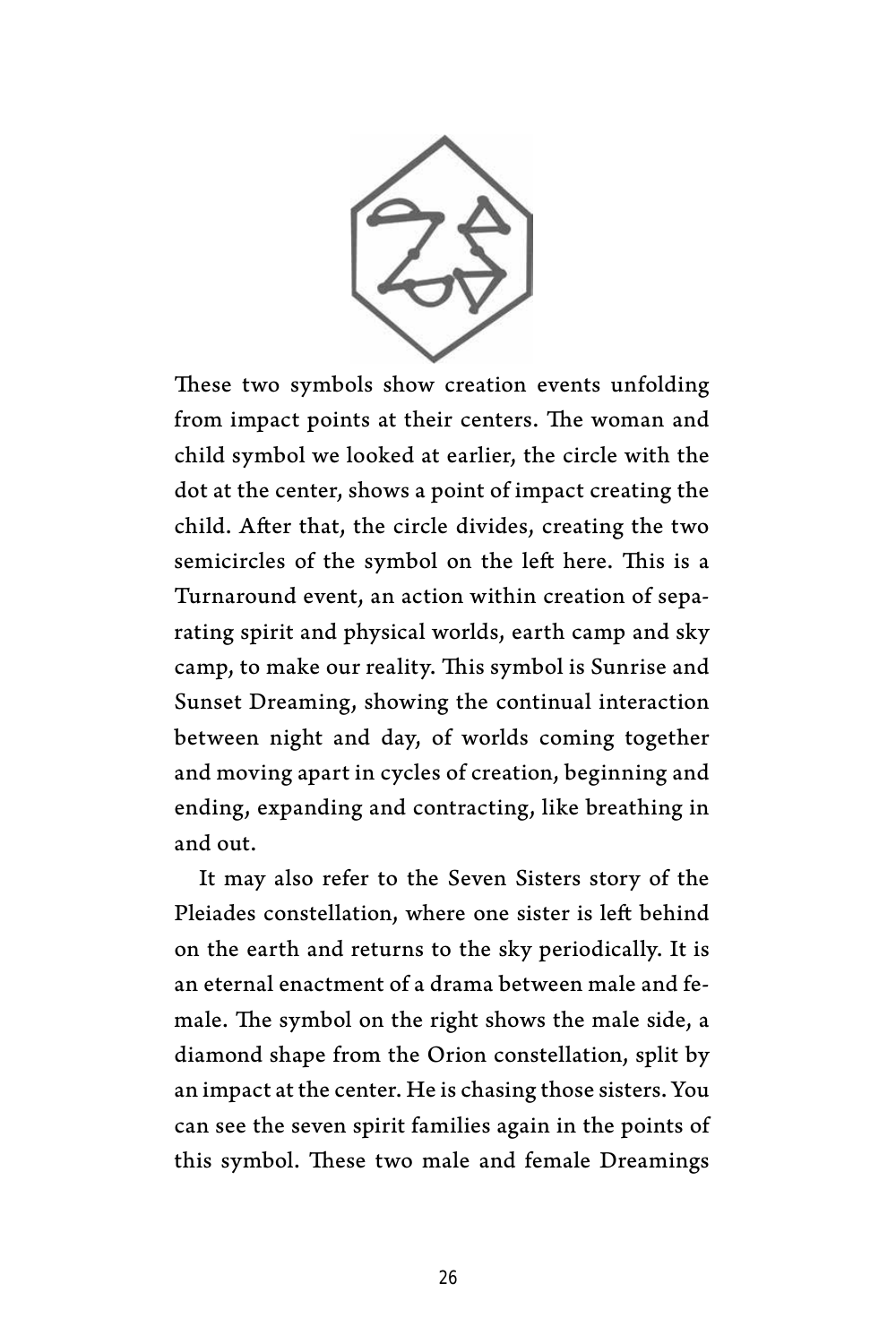interact with each other in a dance of tension and balance, separation and unity. This action happens both within them and between them. Man-woman pair together making fire in the universe. Stories about manwoman transgressions and struggles warn us about what to avoid, to punish, to grow beyond.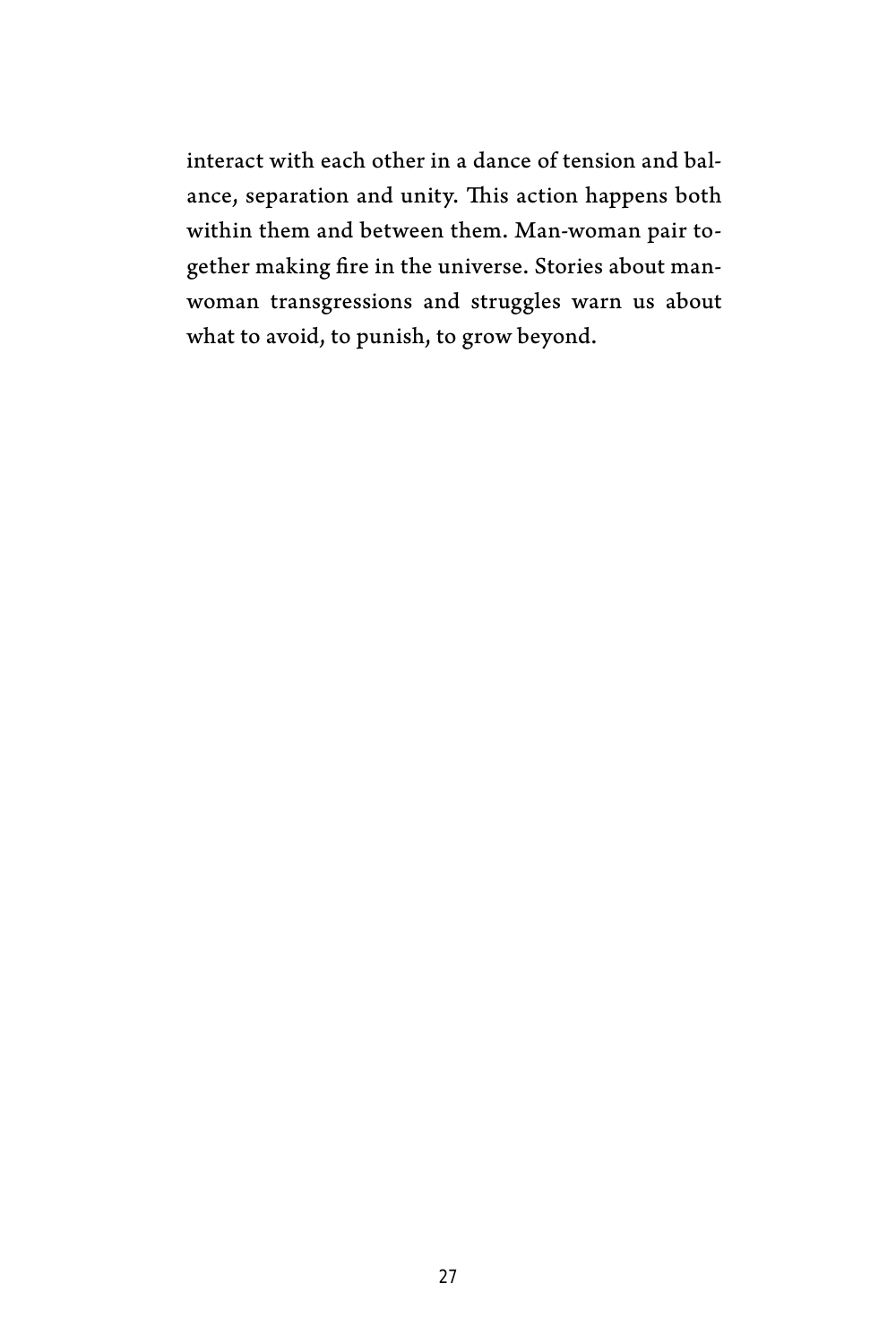

There is a pattern to creation. In this image you can see the way that pattern is expressed through Turtle story. A giant Turtle Spirit is hit with massive force at the center of his smooth shell. The impact makes a round section that cracks out to form another, and another. The interconnected pressure of all these round parts together forms them into hexagons, like in a sugar bag (honeybee hive). I couldn't believe it when Oldman Juma told me the sequence—one became two, then three, then five in a row along the center of the shell. Then, at the eight points where each part met, eight new parts formed. The sequence goes: 1, 2, 3, 5, 8, 13, and so on.

I laughed and said that's the Fibonacci sequence, "discovered" by an Italian mathematician around eight hundred years ago. Might add a couple of zeros to that date—it's been around longer than that. It's the pattern of creation, forming what some call the "golden ratio" that all nature is built upon, from flowers and trees to your body and even DNA.

With the impact at the center, all the pieces move outward but eventually move back inward again. This action includes the movement of people. In this story,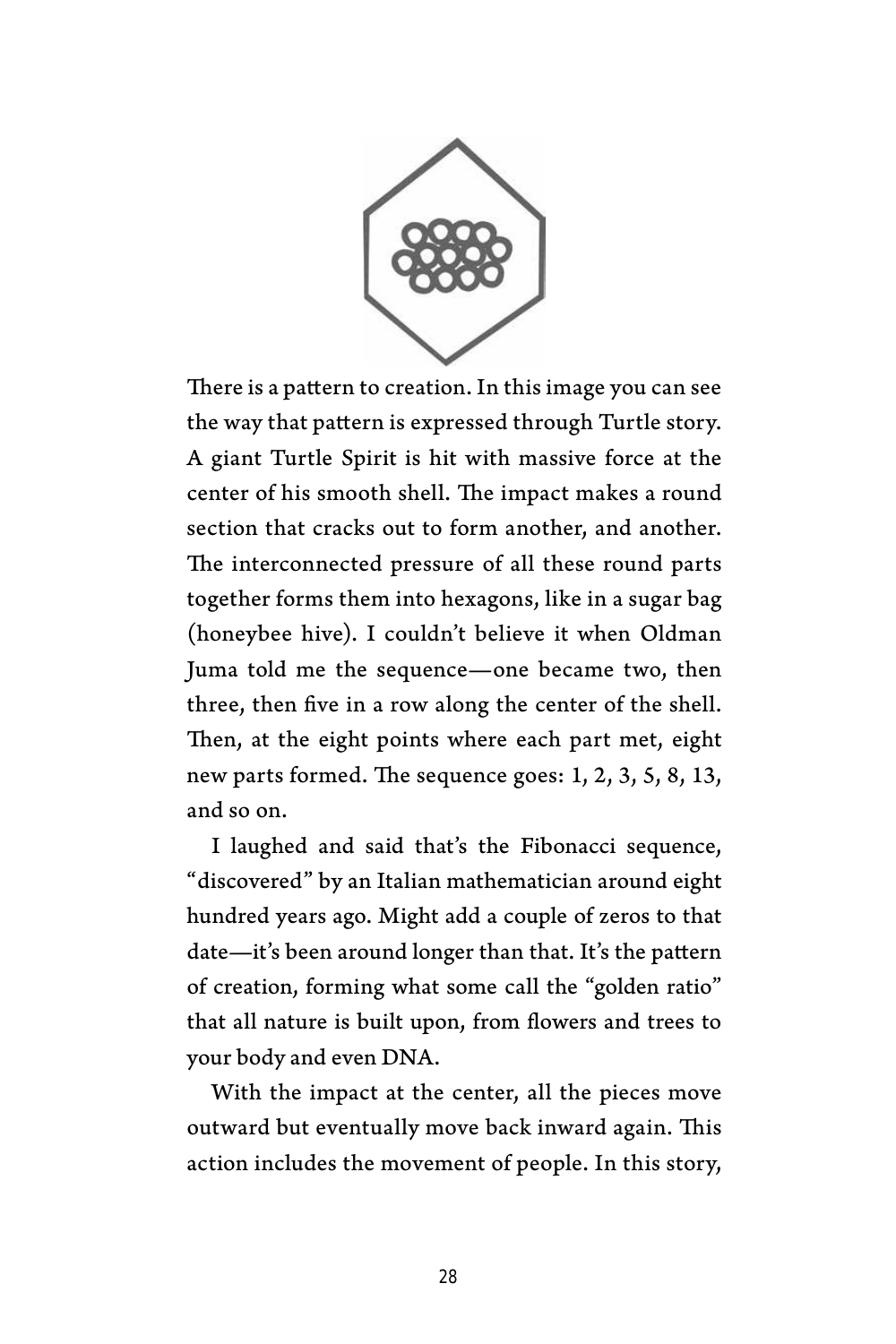people were created from the center of Australia, and many groups spread throughout the world from there. At this point in history, all those groups have returned to these shores and all the peoples are represented here again. The families have all come back together in this place, awaiting the next impact.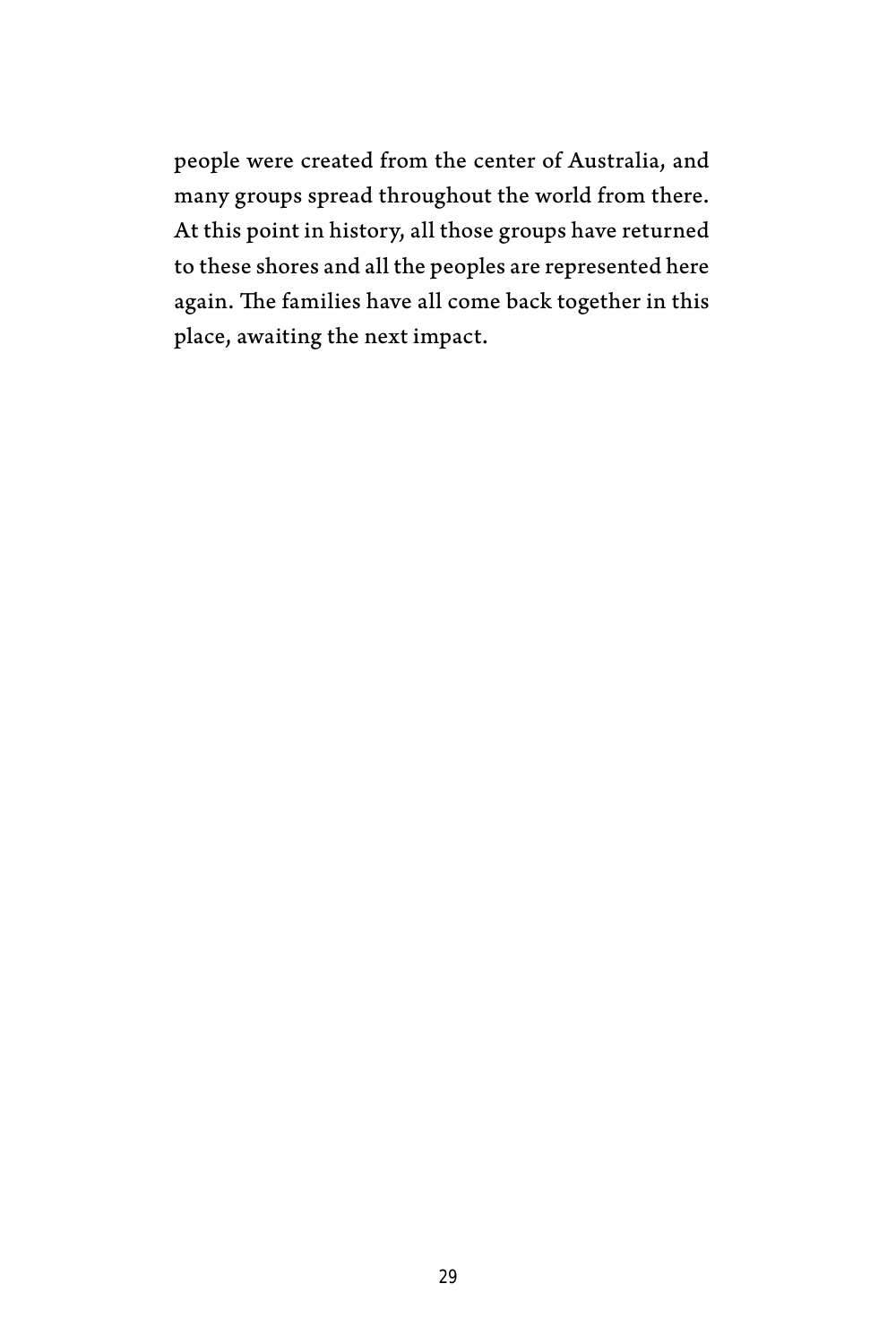

There is no carving for this chapter, because the mnemonic device is my hand. Your hand. Us-both hand. Yup, it's literally in our hands. We can put that image anywhere, printed in the sand or in ocher on a rock or tree or object, in more numerous copies than there could ever be of this book. Here's how we can resolve the mass distribution limitations of having Indigenous Knowledge coded into carved objects—most people have hands, so if we put all the knowledge into them, anyone can carry it around. I considered 3-D printing the carvings for each chapter and providing that code with the book so everybody could hold them, but that would just be lazy and unsustainably resource-intensive. So we're going to work with our hands.

I have met a lot of Elders who encode knowledge in their hands as a kind of memory aid. Oldman Juma has stories buried in every crease and knuckle. Noel Nannup in Perth has sites and creation Ancestors in each finger so that he can stand in one place and stretch out his hand with each digit pointing in the direction of five different sacred sites in the landscape. He taught me how to touch them together in different combinations and find new connections between knowledges and places.

Hands are part of my own totemic system, and they